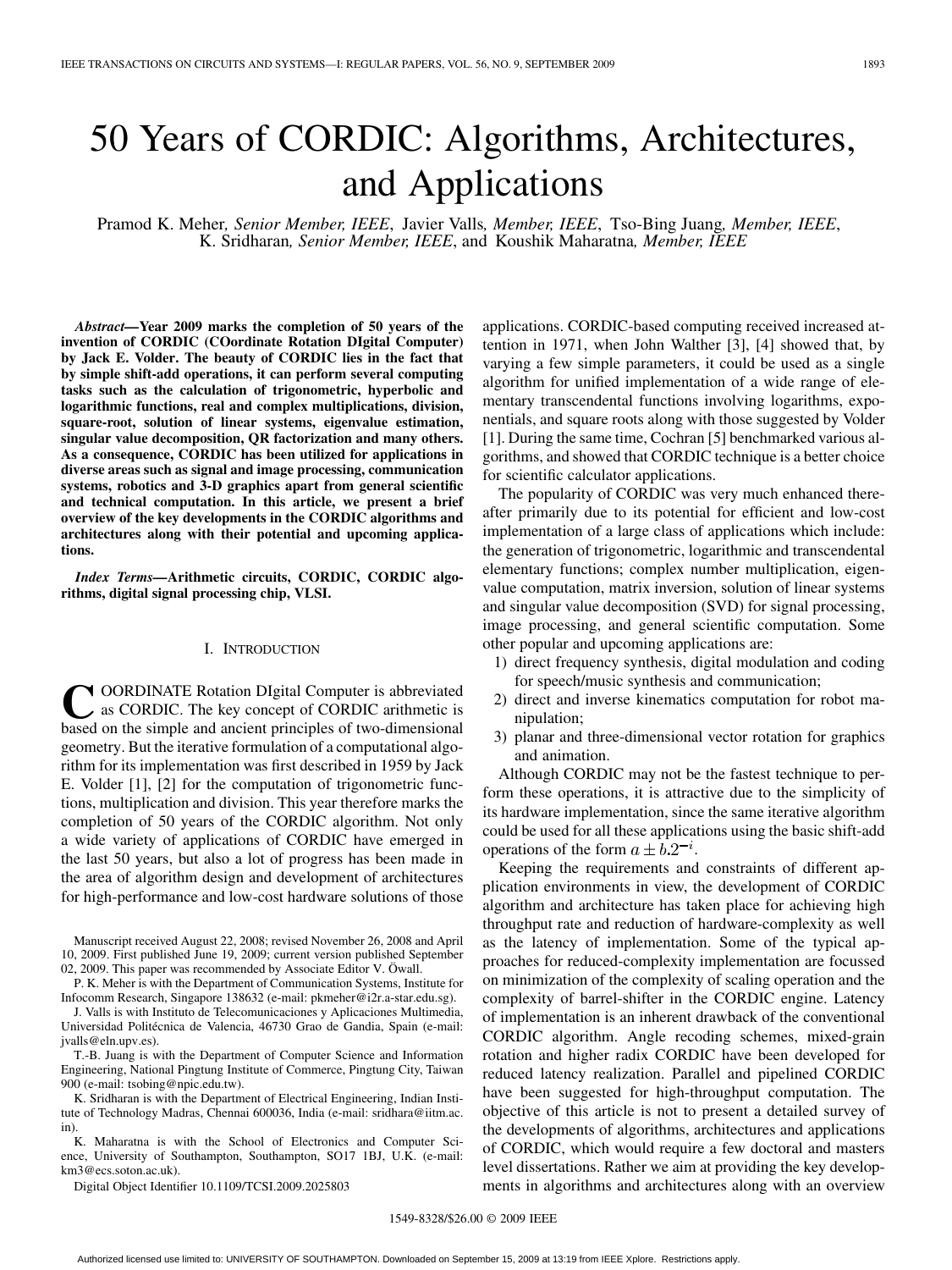of the major application areas and upcoming applications. We shall however discuss here the basic principles of CORDIC operations for the benefit of general readers.

The remainder of this paper is organized as follows. In Section II, we discuss the principles of CORDIC operation, covering the elementary ideas from coordinate transformation to rotation mode and vectoring mode operations followed by design of the basic CORDIC cell and multidimensional CORDIC. The key developments in CORDIC algorithms and architectures are discussed in Section III, which covers the algorithms and architectures pertaining to higher-radix CORDIC, angle recording, coarse-fine hybrid micro rotations, redundant number representation, differential CORDIC, and pipeline implementation. In Section IV, we discuss the scaling and accuracy aspects including the scaling techniques, scaling-free CORDIC, quantization and area-delay-accuracy trade-off. The applications of CORDIC to scientific computations, signal processing, communications, robotics and graphics are discussed briefly in Section V. The conclusion along with future research directions are discussed in Section VI.

## II. BASIC CORDIC TECHNIQUES

In this Section, we discuss the basic principle underlying the CORDIC-based computation, and present its iterative algorithm for different operating modes and planar coordinate systems. At the end of this section, we discuss the extension of two-dimensional rotation to multidimensional formulation.

## *A. The CORDIC Algorithm*

As shown in Fig. 1, the rotation of a two-dimensional vector  $\mathbf{p}_0 = [x_0, y_0]$  through an angle  $\theta$ , to obtain a rotated vector  $\mathbf{p}_n =$  $[x_n, y_n]$  could be performed by the matrix product  $\mathbf{p}_n = \mathbf{R} \mathbf{p}_0$ , where  $\bf{R}$  is the rotation matrix:

$$
\mathbf{R} = \begin{bmatrix} \cos \theta & -\sin \theta \\ \sin \theta & \cos \theta \end{bmatrix}.
$$
 (1)

By factoring out the cosine term in  $(1)$ , the rotation matrix  $\bf{R}$ can be rewritten as

$$
\mathbf{R} = \left[ (1 + \tan^2 \theta)^{-1/2} \right] \begin{bmatrix} 1 & -\tan \theta \\ \tan \theta & 1 \end{bmatrix}
$$
 (2)

and can be interpreted as a product of a scale-factor  $K = [(1 + \tan^2 \theta)^{-1/2}]$  with a pseudorotation matrix  $\mathbf{R}_c$ , given by

$$
\mathbf{R}_{\mathbf{c}} = \begin{bmatrix} 1 & -\tan\theta \\ \tan\theta & 1 \end{bmatrix}.
$$
 (3)

The pseudorotation operation rotates the vector  $p_0$  by an angle  $\theta$  and changes its magnitude by a factor  $K = \cos \theta$ , to produce a pseudo-rotated vector  $p'_n = R_c p_0$ .

To achieve simplicity of hardware realization of the rotation, the key ideas used in CORDIC arithmetic are to (i) decompose the rotations into a sequence of elementary rotations through predefined angles that could be implemented with minimum hardware cost; and (ii) to avoid scaling, that might involve arithmetic operation, such as square-root and division. The second idea is based on the fact the scale-factor contains only the magnitude information but no information about the angle of rotation.



Fig. 1. Rotation of vector on a two-dimensional plane.

*1) Iterative Decomposition of Angle of Rotation:* The CORDIC algorithm performs the rotation iteratively by breaking down the angle of rotation into a set of small pre-defined angles<sup>1</sup>,  $\alpha_i = \arctan(2^{-i})$ , so that  $\tan \alpha_i = 2^{-i}$  could be implemented in hardware by shifting through  $i$  bit locations. Instead of performing the rotation directly through an angle  $\theta$ , CORDIC performs it by a certain number of microrotations through angle  $\alpha_i$ , where

$$
\theta = \sum_{i=0}^{n-1} \sigma_i \alpha_i, \quad \text{and } \sigma_i = \pm 1 \tag{4}
$$

that satisfies the CORDIC *convergence theorem* [3]:  $\alpha_i - \sum_{j=i+1}^{n-1} \alpha_j < \alpha_{n-1}, \forall i, i = 0, 1, ..., n-2$ . But, the decomposition according to (4) could be used only for  $-1.74329 \le \theta \le 1.74329$  (called the "convergence range") since  $\sum_{i=0}^{\infty} (\alpha_i) = 1.743286...$  Therefore, the angular decomposition of (4) is applicable for angles in the first and fourth quadrants. To obtain on-the-fly decomposition of angles into the discrete base  $\alpha_i$ , one may otherwise use the nonrestoring decomposition [6]

$$
\omega_0 = 0 \quad \text{and } \omega_{i+1} = \omega_i - \sigma_i \cdot \alpha_i \tag{5}
$$

with  $\sigma_i = 1$  if  $\omega_i \geq 0$  and  $\sigma_i = -1$  otherwise, where the rotation matrix for the  $i$ th iteration corresponding to the selected angle  $\alpha_i$  is given by

$$
\mathbf{R}(i) = K_i \begin{bmatrix} 1 & -\sigma_i 2^{-i} \\ \sigma_i 2^{-i} & 1 \end{bmatrix}
$$
 (6)

 $K_i = 1/\sqrt{(1+2^{-2i})}$  being the scale-factor, and the pseudorotation matrix

$$
\mathbf{R}_{\mathbf{c}}(i) = \begin{bmatrix} 1 & -\sigma_i 2^{-i} \\ \sigma_i 2^{-i} & 1 \end{bmatrix}.
$$
 (7)

Note that the pseudo-rotation matrix  $\mathbf{R}_{c}(i)$  for the *i*th iteration alters the magnitude of the rotated vector by a scale-factor  $K_i = 1/\sqrt{(1+2^{-2i})}$  during the *i*th microrotation, which is independent of the value of  $\sigma_i$  (direction of microrotation) used in the angle decomposition.

1All angles are measured in radian unless otherwise stated.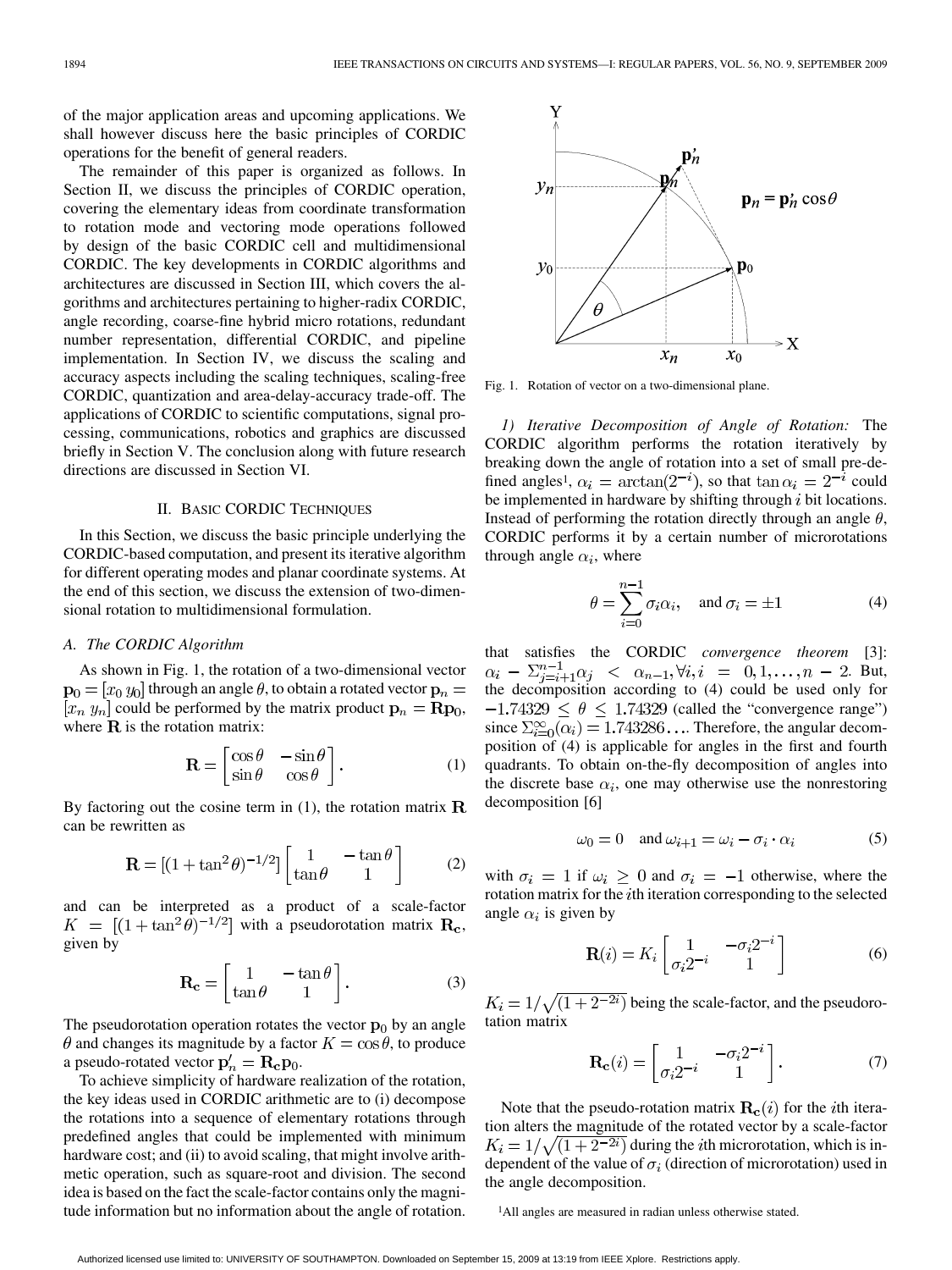

Fig. 2. Hardware implementation of a CORDIC iteration.

*2) Avoidance of Scaling:* The other simplification performed by the Volder's algorithm [1] is to remove the scale-factor  $K_i =$  $1/\sqrt{(1+2^{-2i})}$  from (6). The removal of scaling from the iterative microrotations leads to a pseudo-rotated vector  $\mathbf{p}'_n = \mathbf{R_c p_0}$ instead of the desired rotated vector  $\mathbf{p}_n = K \mathbf{R}_{\mathbf{c}} \mathbf{p}_0$ , where the scale-factor  $K$  is given by

$$
K = \prod_{i=0}^{n} K_i = \prod_{i=0}^{n} 1/\sqrt{(1+2^{-2i})}.
$$
 (8)

Since the scale-factor of microrotations does not depend on the direction of microrotations and decreases monotonically, the final scale-factor K converges to  $\sim$ 1.6467605. Therefore, instead of scaling during each microrotation, the magnitude of final output could be scaled by  $K$ . Therefore, the basic CORDIC iterations are obtained by applying the pseudo-rotation of the vector to have,  $\mathbf{p}'_{i+1} = \mathbf{R}_{c}(i)\mathbf{p}_{i}$ , together with the nonrestoring decomposition of the selected angles  $\alpha_i$ , as follows:

$$
x_{i+1} = x_i - \sigma_i \cdot 2^{-i} \cdot y_i
$$
  
\n
$$
y_{i+1} = y_i + \sigma_i \cdot 2^{-i} \cdot x_i
$$
  
\n
$$
\omega_{i+1} = \omega_i - \sigma_i \cdot \alpha_i
$$
 (9)

CORDIC iterations of (9) could be used in two operating modes, namely the *rotation mode* (RM) and the *vectoring mode* (VM), which differ basically on how the directions of the microrotations are chosen. In the rotation mode, a vector  $\mathbf{p}_0$  is rotated by an angle  $\theta$  to obtain a new vector  $p'_n$ . In this mode, the direction of each microrotation  $\sigma_i$  is determined by the sign of  $\omega_i$ : if sign of  $\omega_i$  is positive, then  $\sigma_i = 1$  otherwise  $\sigma_i = -1$ . In the vectoring mode, the vector  $\mathbf{p}_0$  is rotated towards the x-axis so that the  $y$ -component approaches zero. The sum of all angles of microrotations (output angle  $\omega_n$ ) is equal to the angle of rotation of vector  $\mathbf{p}_0$ , while output  $x_n'$  corresponds to its magnitude. In this operating mode, the decision about the direction of the microrotation depends on the sign of  $y_i$ : if it is positive then  $\sigma_i = -1$ otherwise  $\sigma_i = 1$ . CORDIC iterations are easily implemented in both software and hardware. Fig. 2 shows the basic hardware stage for a single CORDIC iteration. After each iteration the number of shifts is incremented by a pair of barrel-shifters. To have an *n*-bit output precision,  $(n + 1)$  CORDIC iterations are needed. Note that it could be implemented by a simple selection operation in serial architectures like the one proposed in the original work, or in fully parallel CORDIC architectures the shift operations could be hardwired, where no barrel-shifters are involved.

Finally, to overcome the problem of the limited convergence range and, then to extend the CORDIC rotations to the complete

TABLE I GENERALIZED CORDIC ALGORITHM

| m        | rotation mode                                        | vectoring mode                              |  |
|----------|------------------------------------------------------|---------------------------------------------|--|
| $\Omega$ | $x_n = K(x_0 \cos \omega_0 - y_0 \sin \omega_0)$     | $x_n = K \sqrt{x_o^2 + y_0^2}$              |  |
|          | $y_n = K(y_0 \cos \omega_0 + y_0 \sin \omega_0)$     | $y_n=0$                                     |  |
|          | $\omega_n=0$                                         | $\omega_n = \omega_0 + \tan^{-1}(y_0/x_0)$  |  |
| 1        | $x_n = x_o$                                          | $x_n = x_o$                                 |  |
|          | $y_n = y_o + x_o \omega_0$                           | $y_n=0$                                     |  |
|          | $\omega_n=0$                                         | $\omega_n = \omega_0 + (y_0/x_0)$           |  |
| $-1$     | $x_n = K_h(x_o \cosh \omega_0 - y_o \sinh \omega_0)$ | $x_n = K_h \sqrt{x_o^2 - y_0^2}$            |  |
|          | $y_n = K_h(y_o \cosh \omega_0 + y_o \sinh \omega_0)$ | $u_n=0$                                     |  |
|          | $\omega_n=0$                                         | $\omega_n = \omega_0 + \tanh^{-1}(y_0/x_0)$ |  |

range of  $\pm \pi$ , an extra iteration is required to be performed. This new iteration is shown in (10) which is required as an initial rotation through  $\pm \pi/2$ .

$$
x_0 = -\sigma_{-i} \cdot y_{-i}
$$
  
\n
$$
y_0 = \sigma_{-i} \cdot x_{-i}
$$
  
\n
$$
\omega_0 = \omega_{-i} - \sigma_{-i} \cdot \alpha_{-i} \quad \text{where } \alpha_{-i} = \pi/2.
$$
 (10)

#### *B. Generalization of the CORDIC Algorithm*

In 1971, Walther found how CORDIC iterations could be modified to compute hyperbolic functions [3] and reformulated the CORDIC algorithm in to a generalized and unified form which is suitable to perform rotations in circular, hyperbolic and linear coordinate systems. The unified formulation includes a new variable  $m$ , which is assigned different values for different coordinate systems. The generalized CORDIC is formulated as follows:

$$
x_{i+1} = x_i - m\sigma_i \cdot 2^{-i} \cdot y_i
$$
  
\n
$$
y_{i+1} = y_i + \sigma_i \cdot 2^{-i} \cdot x_i
$$
  
\n
$$
\omega_{i+1} = \omega_i - \sigma_i \cdot \alpha_i
$$
 (11)

where

$$
\sigma_i = \begin{cases} \text{sign}(\omega_i), & \text{for rotation mode} \\ -\text{sign}(y_i), & \text{for vectoring mode} \end{cases}
$$

For  $m = 1, 0$  or  $-1$ , and  $\alpha_i = \tan^{-1}(2^{-i}), 2^{-i}$  or  $\tanh^{-1}(2^{-i})$ , the algorithm given by (11) works in circular, linear or hyperbolic coordinate systems, respectively. Table I summarizes the operations that can be performed in rotation and vectoring modes<sup>2</sup> in each of these coordinate systems. The convergence range of linear and hyperbolic CORDIC are obtained, as in the case of circular coordinate, by the sum of all  $\alpha_i$  given by  $C = \sum_{i=0}^{\infty} \alpha_i$ . The hyperbolic CORDIC requires to execute iterations for  $i = 4, 13, 40, \dots$  twice to ensure convergence. Consequently, these repetitions must be considered while computing the scale-factor  $K_h = \Pi(1 + 2^{-2i})^{-1/2}$ , which converges to 0.8281.

<sup>2</sup>In the *rotation mode*, the components of a vector resulting due to rotation of a vector through a given angle are derived, while in the *vectoring mode* the magnitude as well as the phase angle of a vector are estimated from the component values. The rotation and vectoring modes are also known as the *vector rotation mode* and the *angle accumulation mode*, respectively.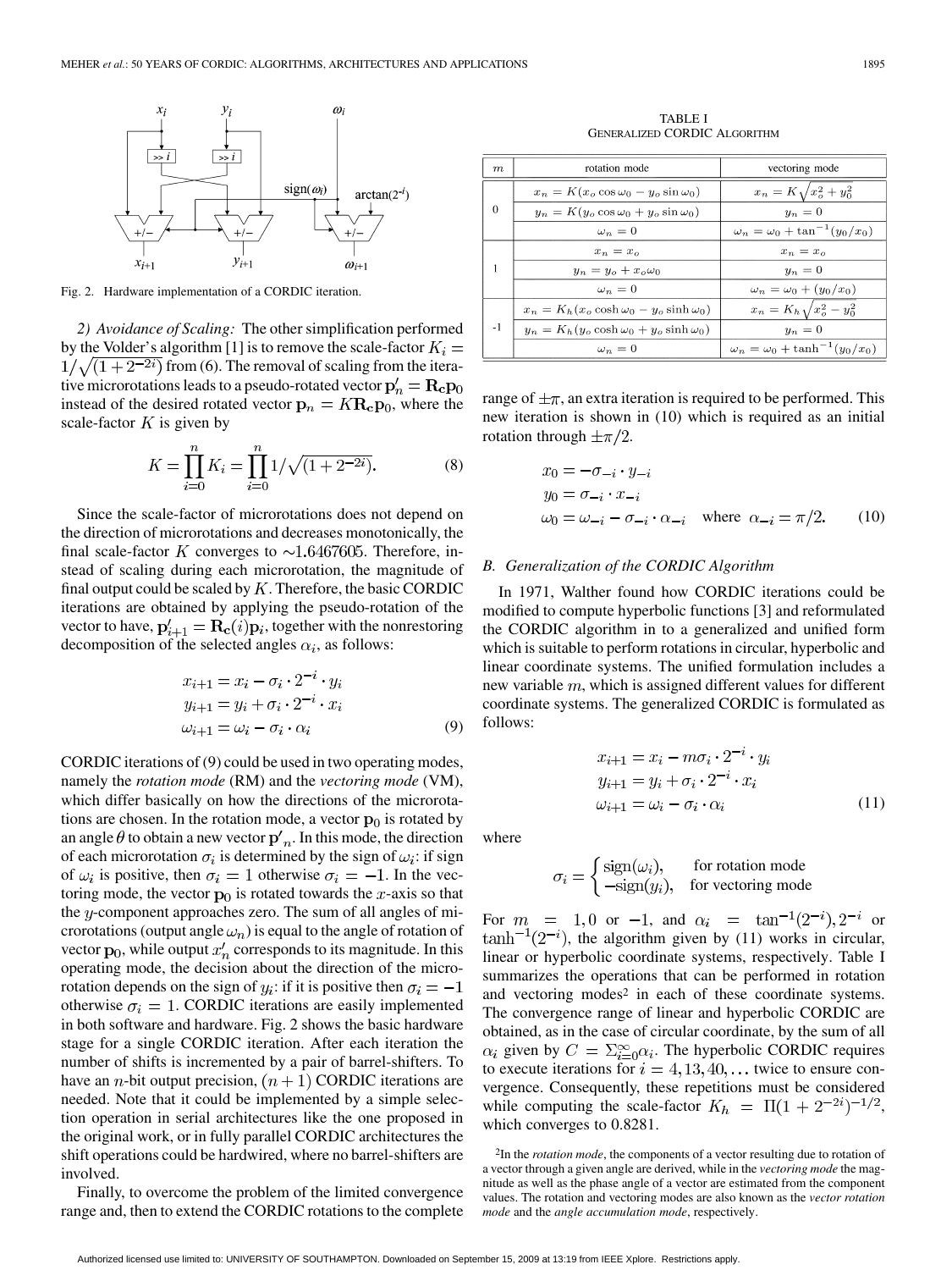## *C. Multidimensional CORDIC*

The CORDIC algorithm was extended to higher dimensions using simple Householder reflection [7]. The Householder reflection matrix is defined as

$$
\mathbf{H}_m = \mathbf{I}_m - 2 \cdot \frac{\mathbf{u} \mathbf{u}^{\mathrm{T}}}{\mathbf{u} \mathbf{u}} \tag{12}
$$

where **u** is an m-dimensional vector and  $\mathbf{I}_m$  is the  $m \times m$ identity matrix. The product  $(\mathbf{H}_m \mathbf{v})$  reflects the m-dimensional vector  $\bf v$  with respect to the hyperplane with normal  $\bf u$  that passes through the origin. Basically, the Householder-based CORDIC performs the vectoring operation of an  $m$ -dimensional vector to one of the axes.

For the sake of clarity, we consider here the case of 3-D vector  $P_0 = [x_0, y_0, z_0]$  projected on to the x-axis in the Euclidean space. The rotation matrix for 3-D case, corresponding to the  $i$ th iteration,  $\mathbf{R}_{H3}(i)$ , is given by the product of two simple Householder reflections as

$$
\mathbf{R}_{H3}(i) = \left[ \mathbf{I}_3 - 2 \cdot \frac{\mathbf{e}_1 \mathbf{e}_1^{\mathrm{T}}}{\mathbf{e}_1^{\mathrm{T}} \mathbf{e}_1} \right] \cdot \left[ \mathbf{I}_3 - 2 \cdot \frac{\mathbf{u}_i \mathbf{u}_i^{\mathrm{T}}}{\mathbf{u}_i^{\mathrm{T}} \mathbf{u}_i} \right] \tag{13}
$$

where  $\mathbf{e}_1 = [1 \ 0 \ 0]^T$ , and  $\mathbf{u}_i = [1 \ \sigma_{vi} t_i \ \sigma_{zi} t_i]^T$  with , and  $\sigma_{yi} = \text{sign}(x_i y_i)$  and being the directions of microrotations.

One can write the  $i$ th rotation matrix in terms of the pseudo-rotation matrix as  $\mathbf{R}_{H3}(i) = K_{Hi} \mathbf{R}_{HC3}(i)$ , where is the scale-factor and is the pseudo-rotation matrix which could be expressed as function of the shifting and decision variables as

$$
\begin{bmatrix} 1 & \sigma_{yi} 2^{-i+1} & \sigma_{zi} 2^{-i+1} \\ -\sigma_{yi} 2^{-i+1} & 1 - 2^{-2i+1} & -\sigma_{yi} \sigma_{zi} 2^{-2i+1} \\ -\sigma_{zi} 2^{-i+1} & -\sigma_{zi} \sigma_{yi} 2^{-2i+1} & 1 - 2^{-2i+1} \end{bmatrix}.
$$
 (14)

Therefore, the *i*th iteration of 3-D Housholder CORDIC rotation results  ${\bf p}_{i+1} = {\bf R}_{HC3}(i){\bf p}_i$ , and, the vector is projected to x-axis, such that after n iterations  $x_n$  gives the length of the vector scaled by  $\prod_{i=0}^{n} (K_{Hi})$  with  $(n-1)$  bit precision [8].

## III. ADVANCED CORDIC ALGORITHMS AND ARCHITECTURES

CORDIC computation is inherently sequential due to two main bottlenecks: 1) the micro-rotation for any iteration is performed on the intermediate vector computed by the previous iteration and 2) the  $(i + 1)$ th iteration could be started only after the completion of the *i*th iteration, since the value of  $\sigma_{i+1}$ which is required to start the  $(i + 1)$ th iteration could be known only after the completion of the  $i$ th iteration. To alleviate the second bottleneck some attempts have been made for evaluation of  $\sigma_i$  values corresponding to small micro-rotation angles [9], [10]. However, the CORDIC iterations could not still be performed in parallel due to the first bottleneck. A partial parallelization has been realized in [11] by combining a pair of conventional CORDIC iterations into a single merged iteration which provides better area-delay efficiency. But the accuracy is slightly affected by such merging and cannot be extended to a higher number of conventional CORDIC iterations since the induced error becomes unacceptable [11]. Parallel realization of CORDIC iterations to handle the first bottleneck by direct unfolding of micro-rotation is possible, but that would result in increase in computational complexity and the advantage of simplicity of CORDIC algorithm gets degraded [12], [13]. Although no popular architectures are known to us for fully parallel implementation of CORDIC, different forms of pipelined implementation of CORDIC have however been proposed for improving the computational throughput [14].

Since the CORDIC algorithm exhibits linear-rate convergence, it requires  $(n + 1)$  iterations to have *n*-bit precision of the output. Overall latency of the computation thus amounts to product of the word-length and the CORDIC iteration period. The speed of CORDIC operations is therefore constrained either by the precision requirement (iteration count) or the duration of the clock period. The duration of clock period on the other hand mainly depends on the large carry propagation time for the addition/subtraction during each micro-rotation. It is a straight-forward choice to use fast adders for reducing the iteration period at the expense of large silicon area. Use of carry-save adder is a good option to reduce the iteration period and overall latency [15]. Timmermann and others have suggested a method of truncation of CORDIC algorithm after  $(n+1)/2$  iterations (for *n*-bit precision), where the last iteration performs a single rotation for implementing the remaining angle. It lowers the the latency time but involves one multiplication or division, respectively, in the rotation or vectoring mode [9].

To handle latency bottlenecks, various techniques have been developed and reported in the literature. Most of the well known algorithms could be grouped under, high-radix CORDIC, the angle-recoding method, hybrid micro-rotation scheme, redundant CORDIC and differential CORDIC which we discuss briefly in the following subsections.

## *A. Higher Radix CORDIC Algorithm*

The radix-4 CORDIC algorithm [16] is given by

$$
x_{i+1} = x_i - \sigma_i \cdot 4^{-i} \cdot y_i
$$
  
\n
$$
y_{i+1} = y_i + \sigma_i \cdot 4^{-i} \cdot x_i
$$
  
\n
$$
\omega_{i+1} = \omega_i - \sigma_i \cdot \alpha_i
$$
 (15)

where  $\sigma_i \in \{-2, -1, 0, 1, 2\}$  and the elementary angles  $\alpha_i$  = arctan( $\sigma_i$ 4<sup>-*i*</sup>). The scale-factor for the *i*th iteration  $K_i = 1/\sqrt{(1+\sigma_i^2 4^{-2i})}$ . In order to preserve the norm of the vector the output of micro-rotations is required to be scaled by a factor

$$
K = 1/\prod_{i} \sqrt{(1 + \sigma_i^2 4^{-2i})}.
$$
 (16)

To have  $n$ -bit output precision, the radix-4 CORDIC algorithm requires  $n/2$  micro-rotations, which is half that of radix-2 algorithm. However, it requires more computation time for each iteration and involves more hardware compared to the radix-2 CORDIC to select the value of  $\sigma_i$  out of five different possibilities. Moreover, the scale-factor, given by (16), also varies with the rotation angles since it depends on  $\sigma_i$  which could have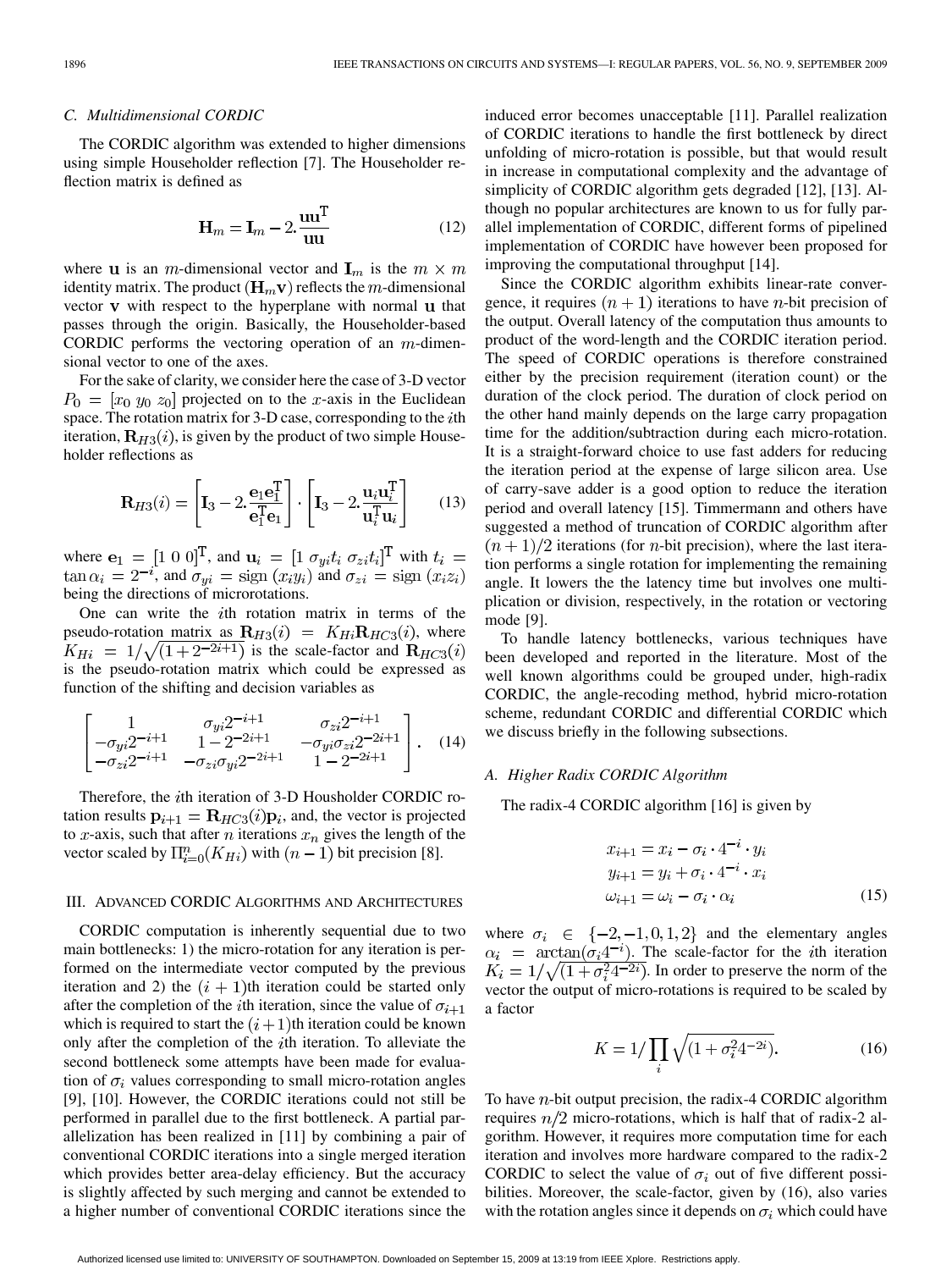any of the five different values. Some techniques have therefore been suggested for scale-factor compensation through iterative shift-add operations [16], [17]. A high-radix CORDIC algorithm in vectoring mode is also suggested in [18], which can be used for reduced latency operation at the cost of larger size tables for storing the elementary angles and pre-scaling factors than the radix-2 and radix-4 implementation.

#### *B. Angle Recoding (AR) Methods*

The purpose of angle recoding (AR) is to reduce the number of CORDIC iterations by encoding the angle of rotation as a linear combination of a set of selected elementary angles of micro-rotations. AR methods are well-suited for many signal processing and image processing applications where the rotation angle is known *a priori*, such as when performing the discrete orthogonal transforms like discrete Fourier transform (DFT), the discrete cosine transform (DCT), etc.

*1) Elementary-Angle-Set Recoding:* In the conventional CORDIC, any given rotation angle is expressed as a linear combination of  $n$  values of elementary angles that belong to the set  $S = \{(\sigma \cdot \arctan(2^{-r})) : \sigma \in \{-1, 1\}, r \in \{1, 2, \ldots, n-1\}\}$ <br>in order to obtain an *n*-bit value as  $\theta = \sum_{i=0}^{n-1} [\sigma_i \cdot \arctan(2^{-i})]$ . However, in AR methods, this constraint is relaxed by adding zeros to the linear combination to obtain the desired angle using relatively fewer terms of the form  $(\sigma \cdot \arctan 2^{-r})$ for  $\sigma \in \{1, 0, -1\}$ . The elementary-angle-set (EAS) used by AR scheme is given by  $S_{\text{EAS}} = \{(\sigma \arctan 2^{-r}) : \sigma \in$  $\{-1,0,1\}, r \in \{1,2,\ldots,n-1\}$ . One of the simplest form of the angle recoding method based on the greedy algorithm proposed by Hu and Naganathan [19] tries to represent the remaining angle using the closest elementary angle  $\pm$  arctan  $2^{-i}$ . The angle recoding algorithm of [19] is briefly stated in Table II. Using this recoding scheme the total number of iterations could be reduced by at least 50% keeping the same  $n$ -bit accuracy unchanged. A similar method of angle recoding in vectoring mode called as the *backward angle recoding* is suggested in [20].

*2) Extended Elementary-Angle-Set Recoding:* Wu *et al.* [21] have suggested an AR scheme based on an extended elementary-angle-set (EEAS), that provides a more flexible way of decomposing the target rotation angle. In the EEAS approach, the set  $S_{\rm EAS}$  of the elementary-angle set is extended further to and  $r_1, r_2 \in \{1, 2, \ldots, n-1\}$ . EEAS has better recoding efficiency in terms of the number of iterations and can yield better error performance than the AR scheme based on EAS. The pseudo-rotation for  $i$ th micro-rotations based on EEAS scheme is given by

$$
x_{i+1} = x_i - \left[\sigma_1(i) \cdot 2^{-r_1(i)} + \sigma_2(i) \cdot 2^{-r_2(i)}\right] y_i
$$
  

$$
y_{i+1} = y_i + \left[\sigma_1(i) \cdot 2^{-r_1(i)} + \sigma_2(i) \cdot 2^{-r_2(i)}\right] x_i.
$$
 (17)

The pseudo-rotated vector  $[x_{R_m} y_{R_m}]$ , obtained after  $R_m$ (the required number of micro-rotations) iterations, according to (17), needs to be scaled by a factor  $K = \Pi(K_i)$ , where  $K_i = [1 + (\sigma_1(i) \cdot 2^{-r_1(i)} + \sigma_2(i) \cdot 2^{-r_2(i)})^2]^{-1/2}$  to produce the rotated vector. For reducing the scaling approximation and for a more flexible implementation of scaling, similar to the

TABLE II ANGLE RECODING ALGORITHM

initialize: 
$$
\theta_0 = \theta
$$
,  $\sigma_i = 0$  for  $0 \leq i \leq (n-1)$  and  $k = 0$ .

\nrepeat until  $|\theta_k| < \arctan(2^{-n+1})$  do:

\n1. choose  $i_k$ ,  $0 \leq i_k \leq (n-1)$  such that

\n $||\theta_k| - \arctan(2^{-i_k})| = \min_{0 \leq i \leq (n-1)} ||\theta_k| - \arctan(2^{-i})|$ .

\n2.  $\theta_{k+1} = \theta_k - \sigma_{i_k} \arctan(2^{-i_k})$ , where  $\sigma_{i_k} = \text{sign}(\theta_k)$ .



Fig. 3. EEAS-based CORDIC architecture. BS represents the Barrel Shifter, and C denotes the control signals for the micro-rotations.

EEAS scheme for the micro-rotation phase, a method has also been suggested in [21], as given below

$$
\tilde{x}_{i+1} = \tilde{x}_i + \left[k_1(i) \cdot 2^{-s_1(i)} + k_2(i) \cdot 2^{-s_2(i)}\right] \tilde{y}_i
$$
  

$$
\tilde{y}_{i+1} = \tilde{y}_i + \left[k_1(i) \cdot 2^{-s_1(i)} + k_2(i) \cdot 2^{-s_2(i)}\right] \tilde{x}_i \quad (18)
$$

where  $\tilde{x}_0 = x_{R_m}$  and  $\tilde{y}_0 = x_{R_m}$ .  $k_1, k_2 \in \{-1, 0, 1\}$  and  $q_1, q_2 \in \{1, 2, \ldots, n-1\}$ .

The iterations for micro-rotation phase as well as the scaling phase could be implemented in the same architecture to reduce the hardware cost, as shown in Fig. 3.

*3) Parallel Angle Recoding:* The AR methods [19], [21] could be used to reduce the number of iterations by more than 50%, when the angle of rotation is known in advance. However, for unknown rotation angles, their hardware implementation involves more cycle time than the conventional implementation, which results in a reduction in overall efficacy of the algorithm. To reduce the cycle time of CORDIC iterations in such cases, a parallel angle selection scheme is suggested in [22], which can be used in conjunction with the AR method, to gain the advantages of the reduction in iteration count, without further increase in the cycle time. The parallel AR scheme in [22] is based on dynamic angle selection, where the elementary angles  $\alpha_i$  can be tested in parallel and the direction for the micro-rotations can be determined quickly to minimize the iteration period. During each iteration, the residual angle  $\omega$ , is passed to a set of *n* adder-subtractor units that compute  $\Delta_i = (\omega - \sigma_i \cdot \alpha_i)$ for each elementary angle  $\alpha_i = \arctan 2^{-i}$  in parallel and the differences  $\Delta_i$  for  $0 \le i \le n$  are then fed to a binary-tree like structure to compare them against each other to find the smallest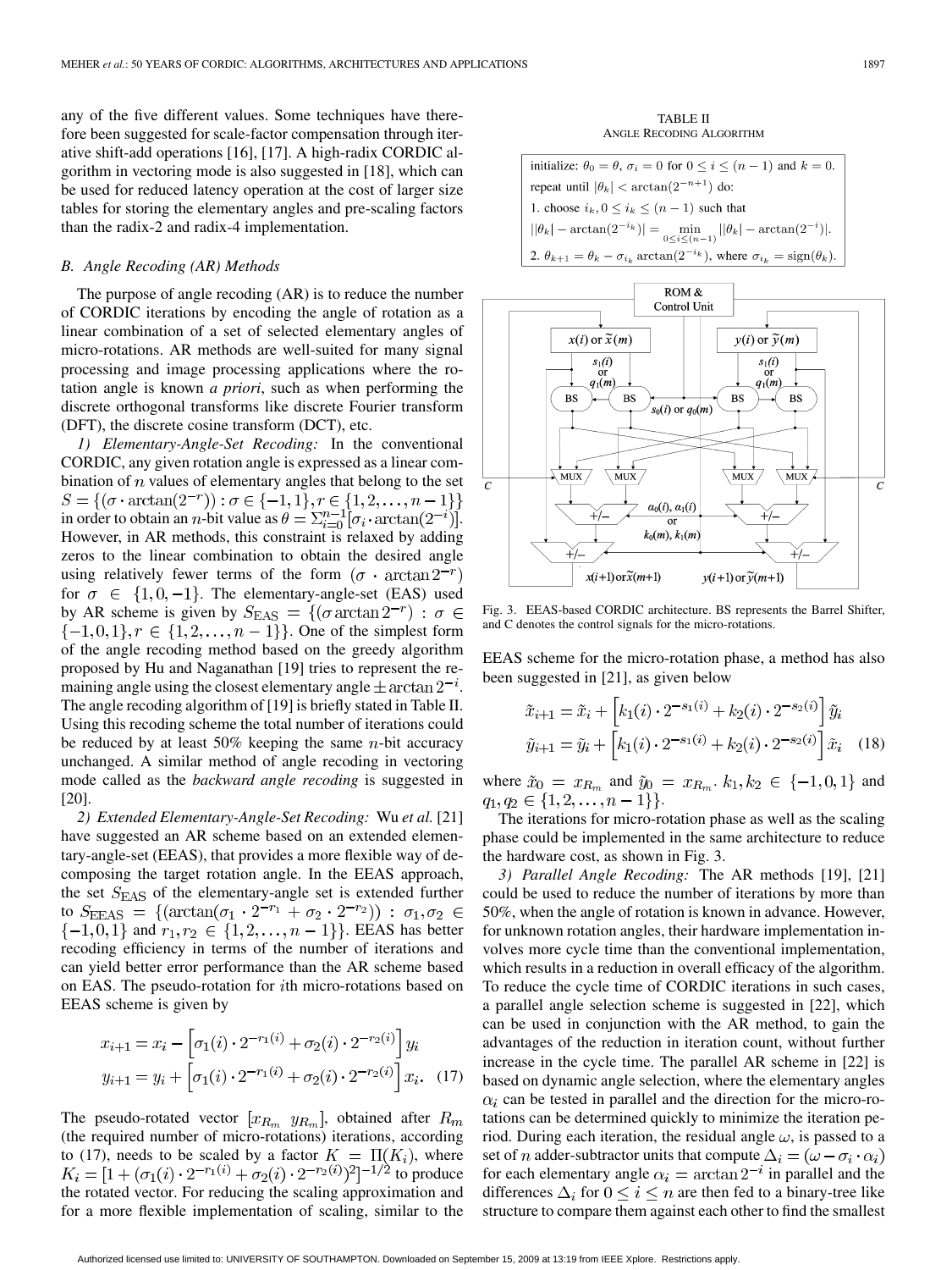

Fig. 4. Architecture for parallel angle recoding.

difference. The  $\sigma_i \cdot \alpha_i$  corresponding to the smallest difference  $(\Delta_i)_{\text{min}}$  is used as the angle of micro-rotation. The architecture for parallel angle recoding of [22] is shown in Fig. 4.

The parallel AR reduces the overall latency at the cost of high hardware-complexity of add/subtract-compare unit. For actual implementation, it is required to find a space-time trade-off and look at the relative performance in comparison with other approaches as well. The AR schemes based on EAS and EEAS however are useful for those cases where the angle of rotation is known in advance.

#### *C. Hybrid or Coarse-Fine Rotation CORDIC*

Based on the radix-2 decomposition, any rotation angle  $\theta$ with  $n$ -bit precision could be expressed as a linear combination of angles from the set  $\{2^{-i} : i \in \{1, 2, \dots, n-1\}\}$ , given by  $\sum_{i=0}^{n-1} b_i 2^{-i}$ , where  $b_i \in \{0,1\}$ , explicitly specifies whether there is need of a micro-rotation or not. But, radix-2 decomposition is not used in the conventional CORDIC because that would not lead to simplicity of hardware realization. Instead, arctangents of the corresponding values of radix-2 based set are used as the elementary-angle-set with a view to implement the CORDIC operations only by shift-add operations. The key idea underlying the coarse-fine angular decomposition is that for the fine values of  $\alpha_j = \arctan(2^{-j})$ , (i.e., when  $j > \lceil n/3 \rceil - 1$ ),  $tan(2^{-j})$  could be replaced by  $2^{-j}$  in the radix-set for expansion of  $\theta$ , since  $\tan(2^{-j}) \approx 2^{-j}$  when j is sufficiently large.

*1) Coarse–Fine Angular Decomposition:* In the coarse-fine angular decomposition, the elementary-angle-set contains the arctangents of power-of-two for more-significant part while the less significant part contains the power-of-two values, such that the radix-set is given by  $S = S_1 \cup S_2$ , where  $S_1 = \{ \arctan 2^{-i} : i \in \{1, 2, ..., p-1\} \}$  and , and  $j$  is assumed to be sufficiently large such that  $tan(2^{-j}) \rightarrow 2^{-j}$  [10]. For the hybrid decomposition scheme, the rotation angle could be partitioned into two terms expressed as

$$
\theta = \theta_M + \theta_L \tag{19}
$$

where  $\theta_M$  and  $\theta_L$  are said to be the coarse and fine subangles, respectively, given by

$$
\theta_M = \sum_{i=1}^{p-1} \sigma_i \arctan 2^{-i} \quad \text{for } \sigma_i \in \{1, -1\} \qquad (20a)
$$

$$
\theta_L = \sum_{i=p}^{n-1} d_i 2^{-i}, \quad \text{for } d_i \in \{0, 1\}.
$$
 (20b)



Fig. 5. Architecture for a Hybrid CORDIC algorithm [10].

A combination of coarse and fine micro-rotations are used in hybrid CORDIC operations in two cascaded stages. Coarse rotations are performed in stage-1 to have an intermediate vector

$$
\begin{bmatrix} x_M \\ y_M \end{bmatrix} = \begin{bmatrix} 1 & -\tan(\theta_M) \\ \tan(\theta_M) & 1 \end{bmatrix} \begin{bmatrix} x_0 \\ y_0 \end{bmatrix} \tag{21}
$$

and fine rotations are performed on the output of stage-1 to obtain the rotated output

$$
\begin{bmatrix} x_n \\ y_n \end{bmatrix} = \begin{bmatrix} 1 & -\tan(\theta_L) \\ \tan(\theta_L) & 1 \end{bmatrix} \begin{bmatrix} x_M \\ y_M \end{bmatrix}.
$$
 (22)

*2) Implementation of Hybrid CORDIC:* To derive the efficiency of hybrid CORDIC, the coarse and fine rotations are performed by separate circuits as shown in Fig. 5. The coarse rotation phase is performed by the CORDIC processor-I and the fine rotation phase is performed by CORDIC processor-II.

To have fast implementation, processor-I performs a pair of ROM look-up operations followed by addition to realize the rotation through angle  $\theta_H$ . Since  $\theta_L$  could be expressed as a linear combination of angels of small enough magnitude  $2^{-j}$ , where  $\tan(2^{-j}) \rightarrow 2^{-j}$ , the computation of fine rotation phase can be realized by a sequence of shift-and-add operations. For implementation of the fine rotation phase, no computations are involved to decide the direction of micro-rotation, since the need of a micro-rotation is explicit in the radix-2 representation of  $\theta_L$ . The radix-2 representation could also be recoded to express  $\theta_L = \sum \tilde{b}_i 2^{-i}$  where  $\tilde{b}_i \in \{-1,1\}$  as shown in [9]. Since the direction of micro-rotations are explicit in such a representation of  $\theta_L$ , it would be possible to implement the fine rotation phase in parallel for low-latency realization.

The hybrid decomposition could be used for reducing the latency by ROM-based realization of coarse operation. This can also be used for reducing the hardware complexity of fine rotation phase since there is no need to find the direction of microrotation. Several options are however possible for the implementation of these two stages. A form of hybrid CORDIC is suggested in [23] for very-high precision CORDIC rotation where the ROM size is reduced to nearly  $n \cdot 2^{n/5}$  bits. The coarse rotations could be implemented as conventional CORDIC through shift-add operations of micro-rotations if the latency is tolerable.

*3) Shift-Add Implementation of Coarse Rotation:* Using the symmetry properties of the sine and cosine functions in different quadrants, the rotation through any arbitrary angle  $\theta$ could be mapped from the full range  $[0, 2\pi]$  to the first half the first quadrant  $[0, \pi/4]$ . The coarse-fine partition could be applied thereafter for reducing the number of micro-rotations necessary for fine rotations. To implement the course rotations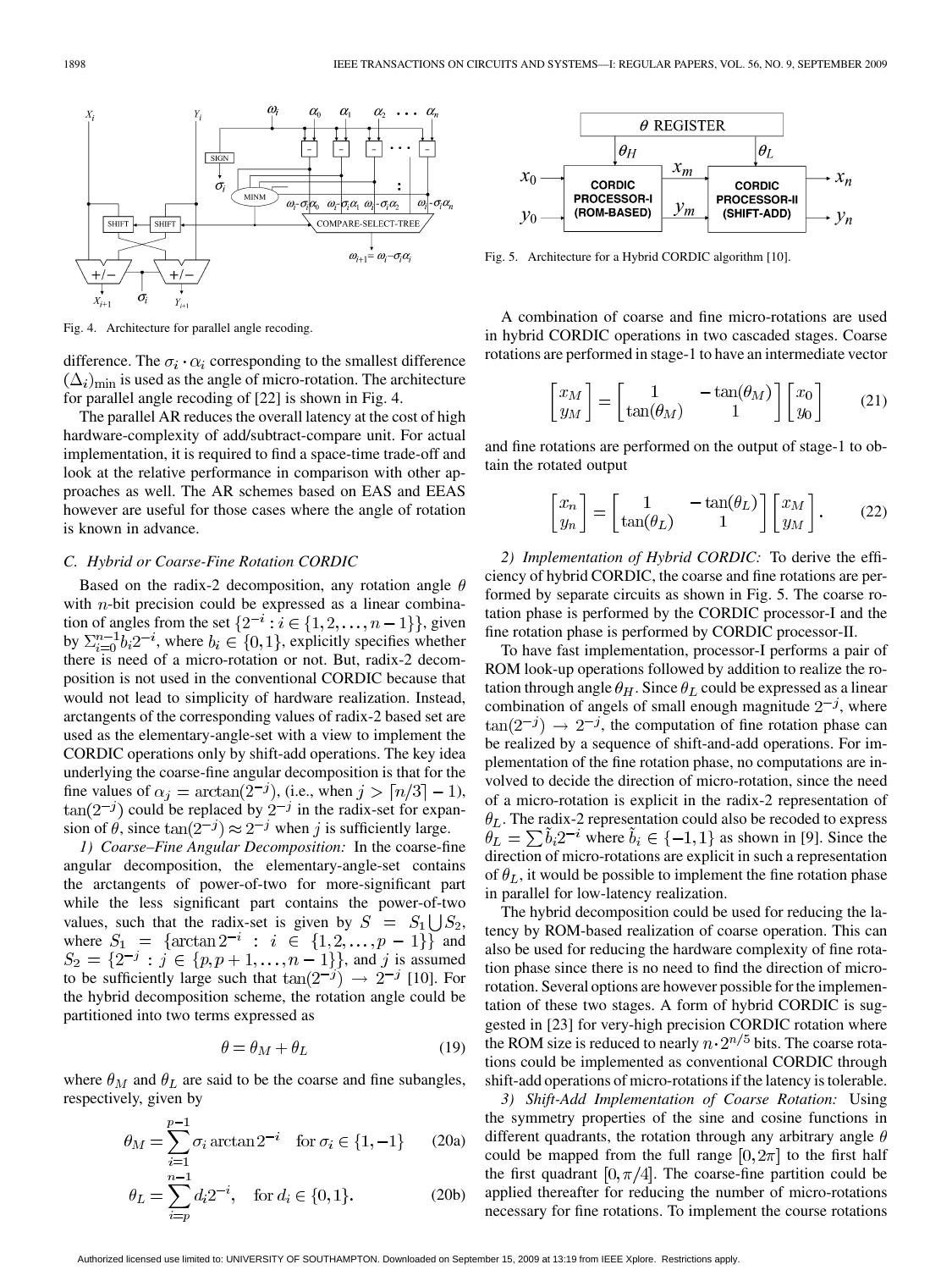

Fig. 6. Shift-add architecture for a Hybrid CORDIC algorithm.

through shift-add operations the coarse subangle  $\theta_M$  is represented in [24] and [25] in terms of elementary rotations of the form  $(\arctan 2^{-k})$  as

$$
\theta_M = \sum_{i=2}^{n/3} 2^{-i} = \sum_{i=2}^{n/3} (\arctan 2^{-i} + \theta_{Li})
$$
 (23)

where  $\theta_{Li}$  is a correction term.

Using (23) on (19), one can find  $\theta = \sum_{i=2}^{n/5} \arctan 2^{-i} + \theta_L$ , where

$$
\tilde{\theta}_L = \theta_L + \sum_{i=2}^{n/3} \theta_{Li}.
$$
 (24)

It is shown [25] that, based on the above decompositions using radix-2 representation, both coarse and fine rotations could be implemented by a sequence of shift-and-add operations in CORDIC iterations without ROM lookup table or the real multiplication operation. One such implementation is shown in Fig. 6. Processor-I performs CORDIC operations like that of conventional CORDIC for nearly the first one-third of the iterations and the residual angle as well as the intermediate rotated vector is passed to the processor-II. Processor-II can perform the fine rotation in one of the possible ways as in case of the circuit of Fig. 5.

The coarse-fine rotation approach in some modified forms has been applied for reduced-latency implementation of sine and cosine generation [24]–[28], high-speed and high-precision rotation [24], [26], and conversion of rectangular to polar coordinates and vice versa [29], [30].

*4) Parallel CORDIC Based on Coarse-Fine Decomposition:* In [31], the authors have proposed two angle recoding techniques for parallel detection of direction of micro-rotations, namely the binary to bipolar recoding (BBR) and micro-rotation angle recoding (MAR) to be used for the coarse part of the input angle  $\theta_H$ . BBR is used to obtain the polarity of each bit in the radix-2 representation of  $\theta_H$  to determine the rotation direction. MAR is used to decompose each positional binary weight  $2^{-i}$ ,  $\forall i, i = 1, 2, ..., m - 1$  into a linear combination of arctangent terms. It is further shown in [32] that, the rotation direction can be decided once the input angle is known to enable parallel computation of the micro-rotations. Although the CORDIC rotation can be executed in parallel according to [32], the method for decomposition of each positional binary weight produces many extra stages of micro-rotation, especially when the bit-width of input angle increases. A more efficient recoding scheme has been proposed in [33] for the reduction of number of micro-rotations to be employed in parallel CORDIC rotations.

Authorized licensed use limited to: UNIVERSITY OF SOUTHAMPTON. Downloaded on September 15, 2009 at 13:19 from IEEE Xplore. Restrictions apply.

## *D. Redundant-Number-Based CORDIC Implementation*

Addition/subtraction operations are faster in the redundant number system, since unlike the binary system, it does not involve carry propagation. The use of redundant number system is therefore another way to speed up the CORDIC iterations. A CORDIC implementation based on the redundant number system called as redundant CORDIC was proposed by Ercegovac and Lang and applied to matrix triangularization and singular value decomposition [34]. Rotation mode redundant CORDIC has been found to result in fast implementation of sinusoidal function generation, unitary matrix transformation, angle calculation and rotation [34]–[38]. Although redundant CORDIC can achieve a fast carry-free computation, the direction of the micro-rotation (the sign factor  $\sigma_i$ ) cannot be determined directly unlike the case of the conventional CORDIC, since the redundant number system allows a choice  $\sigma_i = 0$  along with the conventional choices 1 and  $-1$  such that  $\sigma_i \in \{-1,0,1\}$ . Therefore, it requires a different formulation for selection of  $\sigma_i = 0$ , which is different for binary signed-digit representation and carry–save implementation. In radix-2 signed-digit representation, assuming— $(\sum_{k=i}^{\infty} \arctan 2^{-i}) \leq \omega_i \leq (\sum_{k=i}^{\infty} \arctan 2^{-i})$ , it is shown that [6]

$$
\sigma_i = \begin{cases}\n-1, & \text{if } \tilde{\omega}_i < 0 \\
0, & \text{if } \tilde{\omega}_i = 0 \\
1, & \text{if } \tilde{\omega}_i > 0\n\end{cases} \tag{25}
$$

where  $\tilde{\omega}_i$  is the value of  $2^j \omega_j$  truncated after the first fractional digit. Similarly for carry-save implementation, it is

$$
\sigma_i = \begin{cases}\n-1, & \text{if } \tilde{\omega}_i < -1/2 \\
0, & \text{if } \tilde{\omega}_i = 1/2 \\
1, & \text{if } \tilde{\omega}_i > 1/2.\n\end{cases}
$$
\n(26)

It can be noted from (25) and (26), that in some of the iterations no rotations are performed, so that the scale-factor becomes a variable which depends on the angle of rotation. Since the redundant CORDIC of [34] uses non-constant scale-factor, Takagi *et al.* [35] have proposed the double-rotation method and correcting-rotation method to keep the value of scale-factor constant. In double rotation method, in each iteration two micro-rotations are performed, such that when  $\sigma_i = 0$ , one positive and one negative micro-rotations are performed, and when  $\sigma_i = +1$ or  $-1$ , respectively, two positive or two negative micro-rotations are performed. The scale-factor is retained constant in this case since the number of micro-rotations is fixed for any rotation angle but it doubles the iteration count. The correcting-rotation method examines the sign of  $\tilde{\omega}_i$  constituted by some most significant digits of  $\omega_i$ , and if  $\tilde{\omega}_i \neq 0$  then  $\sigma_i$  is taken to be  $sign(\tilde{\omega}_i)$  and  $\sigma_i$  is taken to be +1 otherwise. It is shown that the error occurring in this algorithm could be corrected by repetition of the iterations for  $i = p, 2p, 3p, \dots$ , etc., where p is the size of  $\tilde{\omega}_i$ . The branching CORDIC was proposed in [36] for fast on-line implementation for redundant CORDIC with a constant scale factor. The main drawback of this method, however, is its necessity of performing two conventional CORDIC iterations in parallel, which consumes more silicon area than classical methods [39]. The work proposed in [34] has also been extended to the vectoring mode [37], and correcting operations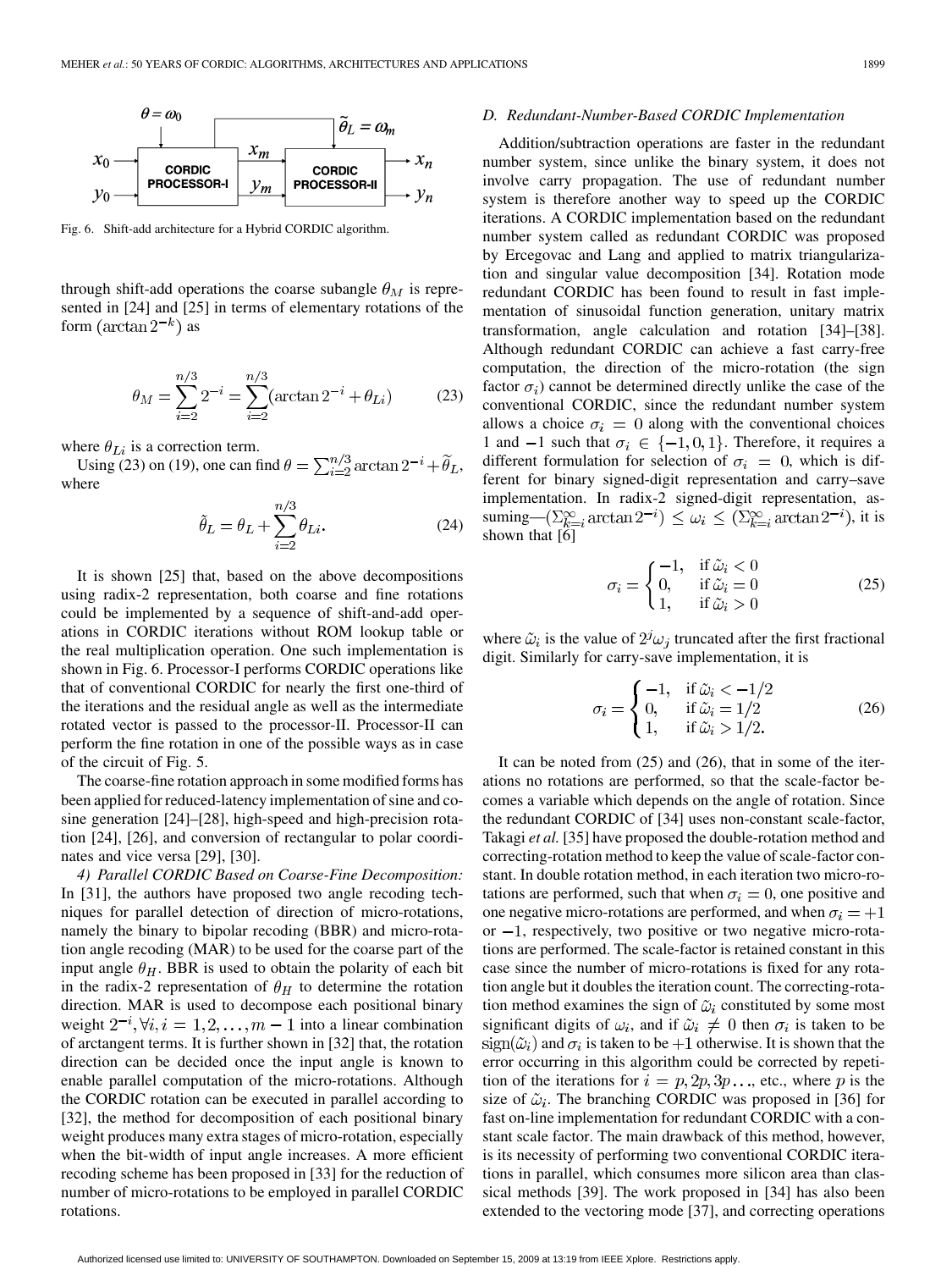

Fig. 7. Pipelined architecture for conventional CORDIC.

are included further to keep the scaling factor constant so as to eliminate the hardware for scaling.

## *E. Pipelined CORDIC Architecture*

Since the CORDIC iterations are identical, it is very much convenient to map them into pipelined architectures. The main emphasis in efficient pipelined implementation lies with the minimization of the critical path. The earliest pipelined architecture that we find was suggested by Deprettere, Dewilde and Udo in 1984 [14]. Pipelined CORDIC circuits have been used thereafter for high-throughput implementation of sinusoidal wave generation, fixed and adaptive filters, discrete orthogonal transforms and other signal processing applications [40]–[44]. A generic architecture of pipelined CORDIC circuit is shown in Fig. 7. It consists of n stages of CORDIC units where each of the pipelined stages consists of a basic CORDIC engine of the kind shown in Fig. 2. Since the number of shifts to be performed by the shifters at different stages is fixed (shift-operation through  $i$ -bit positions is performed at the  $i$ th stage) in case of pipelined CORDIC the shift operations could be hardwired with adders; and therefore shifters are eliminated in the pipelined implementation. The critical-path of pipelined CORDIC thus amounts to the time required by the add/subtract operations in each of the stages. When three adders are used in each stage as shown in Fig. 7, the critical-path amounts to  $T_{ADD} + T_{MUX} + T_{2C}$ , where  $T_{\text{ADD}}, T_{\text{MUX}}$  and  $T_{2C}$  are the time required for addition, 2:1 multiplexing and 2's complement operation, respectively. For known and constant angle rotations the sign of micro-rotations could be predetermined, and the need of multiplexing could be avoided for reducing the critical-path. The latency of computation thus depends primarily on the time required for an addition. Since there is very little room for reducing the critical path in the pipelined implementation of conventional

TABLE III DIFFERENTIAL CORDIC ALGORITHM

| mode           | algorithm                                                            |  |  |
|----------------|----------------------------------------------------------------------|--|--|
|                | $x_{i+1} = x_i - sign(\omega_i) \cdot 2^{-i} \cdot y_i$              |  |  |
| rotation mode  | $y_{i+1} = y_i + sign(\omega_i) \cdot 2^{-i} \cdot x_i$              |  |  |
|                | $ \hat{\omega}_{i+1}  =    \hat{\omega}_i  - \alpha_i  $             |  |  |
|                | $sign(\omega_{i+1}) = sign(\omega_i) \cdot sign(\hat{\omega}_{i+1})$ |  |  |
|                | $\hat{x}_{i+1} = \hat{x}_i +  \hat{y}_i  \cdot 2^{-i}$               |  |  |
| vectoring mode | $\omega_{i+1} = \omega_i + \text{sign}(y_i) \cdot \alpha_i$          |  |  |
|                | $sign(y_{i+1}) = sign(y_i) \cdot sign(\hat{y}_{i+1})$                |  |  |
|                | $ \hat{y}_{i+1}  =   \hat{y}_i  - \hat{x}_i \cdot 2^{-i} $           |  |  |

CORDIC, digit-on-line pipelined CORDIC circuits based on the differential CORDIC (D-CORDIC) algorithm have been suggested to achieve higher throughput and lower pipeline latency.

## *F. Differential CORDIC Algorithm*

D-CORDIC algorithm is equivalent to the usual CORDIC in terms of accuracy as well as convergence, but it provides faster and more efficient redundant number-based implementation of both rotation mode and vectoring mode CORDIC. It introduces some temporary variables corresponding to the CORDIC variables  $x, y$  and  $\omega$ , that generically defined as

$$
\hat{g}_{i+1} = \text{sign}(g_i) \cdot g_{i+1} \tag{27}
$$

which implies that  $|\hat{g}_{i+1}| = |g_{i+1}|$  and  $\text{sign}(g_{i+1}) = \text{sign}(g_i)$ .  $sign(\hat{g}_{i+1})$ . The signs of  $g_i$  are, therefore, considered as being differentially encoded signs of  $\hat{g}_i$  in the differential CORDIC algorithm [45]. The rotation and vectoring mode D-CORDIC algorithms are outlined in Table III.

D-CORDIC algorithm is suitable for efficient pipelined implementation which is utilized by Ercegovac and Lang [34] using on-line arithmetic based on redundant number system. Since the output data in the redundant on-line arithmetic can be available in the most-significant-digit-first (MSD-first) fashion, the successive iterations could be implemented by a set of cascaded stages, where processing time between the successive stages is overlapped with a single-digit time-skew, that results in a significant reduction in overall latency of computation. Moreover, in some redundant number representations, the absolute values and sign of the output are easily determined, e.g., in binary signed-digit (BSD) representation, the sign of a number corresponds to the sign of the first nonzero MSD, and negation of the number can be performed just by flipping signs of nonzero digits. A two-dimensional systolic D-CORDIC architecture is derived in [46] where phase accumulation is performed for direct digital frequency synthesis in the digit-level pipelining framework.

## IV. SCALING, QUANTIZATION AND ACCURACY ISSUES

As discussed in Section II-A, scaling is a necessary operation associated with the implementation of CORDIC algorithm. Scaling in CORDIC could be of two types: 1) constant factor scaling and 2) variable factor scaling. In case of variable factor scaling the scale-factor changes with the rotation angle. It arises mainly because some of the iterations of conventional CORDIC are ignored (and that varies with the angle of rotation), as in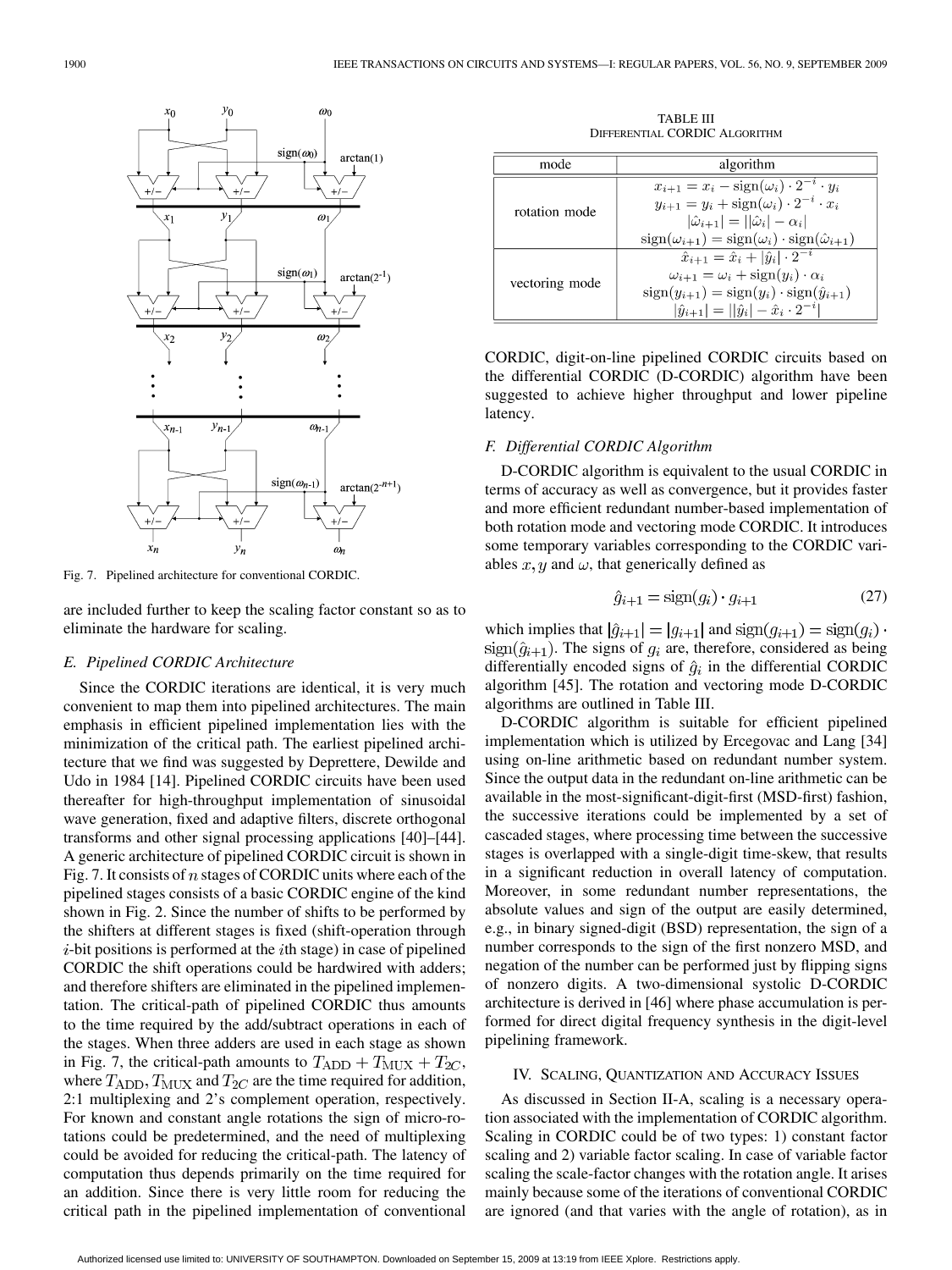the case of higher-radix CORDIC and most of the optimized CORDIC algorithms. The techniques for scaling compensation for each such algorithms have been studied extensively for minimizing the scaling overhead. In case of conventional CORDIC, as given by (8), after sufficiently large number of iterations, the scale-factor K converges to  $\sim$ 1.6467605, which leads to constant factor scaling since the scale factor remains the same for all the angle of rotations. Constant factor scaling could be efficiently implemented in a dedicated scaling unit designed by canonical signed digit (CSD)-based technique [47] and common sub-expression elimination (CSE) approach [48], [49]. When the sum of the output of more than one independent CORDIC operations are to be evaluated, one can perform only one scaling of the output sum [50] in the case of constant factor scaling. In the following subsections, we briefly discuss some interesting developments on implementation of on-line scaling and realization of scaling-free CORDIC. Besides, we outline here the sources of error that may arise in a CORDIC design and their impact on implementation.

#### *A. Implementation of Mixed-Scaling-Rotation*

Dewilde *et al.* [51] have suggested the on-line scaling where shift-add operations for scaling and micro-rotations are interleaved in the same circuit. This approach has been used in [52] and improved further in [53]. In the mixed-scaling-rotation (MSR) approach, pioneered by Wu *et al.* [54]–[56], the micro-rotation and scaling phases are merged into a unified vector rotational model to minimize the overhead of the scaling operation [54]–[56]. The MSR-CORDIC can be applied to DSP applications, in which the rotation angles are usually known *a priori*, e.g., the twiddle factor in fast Fourier transform (FFT) and kernel components in other sinusoidal transforms. It is shown in [55] that the MSR technique can significantly reduce the total iteration count so as to improve the speed performance and enhance the signal-to-quantization-noise ratio (SQNR) performance by controlling the internal dynamic range. The MSR-CORDIC scheme has been applied to a variable-length FFT processor design [29], and found to result in significant hardware reduction in the implementation of twiddle-factor multiplications. Although, the interleaved scaling and MSR-CORDIC provide hardware reduction, they also lead to the reduction of throughput. For high-throughput implementation, one should implement the micro-rotations and scaling in two separate pipelined stages.

## *B. Low-Complexity Scaling*

When the elementary angles pertaining to a rotation are "sufficiently small", defined by  $\sin(\alpha_i) \cong \alpha_i = 2^{-i}$ , and the rotations are only in one direction, the CORDIC rotation is given by the representation [57]

$$
\begin{bmatrix} x_n \\ y_n \end{bmatrix} = \prod_{i=p}^{n-1} \begin{bmatrix} 1 - 2^{-(2i+1)} & 2^{-i} \\ -2^{-i} & 1 - 2^{-(2i+1)} \end{bmatrix} \begin{bmatrix} x_i \\ y_i \end{bmatrix}
$$
 (28)

and  $\omega_{i+1} = \omega_i - 2^{-i}$ , (considering clockwise micro-rotations only), where  $x_i$  and  $y_i$  are the components of the vector after the *i*th micro-rotation,  $n$  is the input wordlength and  $p = \lfloor (n - 2.585)/3 \rfloor$ . The formulation of (28) performs the

"actual" rotation where the norm of the vector is preserved at every micro-rotation.

However, the problem with this formulation is that the overall range of angles for which it can be used is very small, because, for 16-bit wordlength, the largest such angle is  $\theta = \sum_{i=4}^{15} \alpha_i =$  $\pm 7.16$ , which obviously is quite small compared to the entire coordinate space. To overcome this problem, argument reduction is performed through "domain folding" [58] by mapping the target rotation-angles into the range  $[0 \pi/8]$ . Besides, the elementary rotations are carried out in an adaptive manner to enhance the rate of convergence so as to force the approximation error of final angle below a specified limit [59]. But, the domain-folding in some cases, involves a rotation through  $\pi/4$ which demands a scaling by a factor of  $1/\sqrt{2}$ . Besides, the target range  $[0 \pi/8]$  is still much larger than the range of convergence of the scaling-free realization. The formulation of (28), therefore, could be effectively used when a rotation through  $\pi/4$ is not required and angles of rotations could be folded to the range  $\left[-7.16^{\circ} \, 7.16^{\circ}\right]$ . Generalized algorithms, and their corresponding architectures to perform the scale-factor compensation in parallel with the CORDIC iterations, for both rotation and vectoring modes are proposed in [60], where the compensation overhead is reduced to a couple of iterations. It is shown in [61] that since the scale-factor is known in advance, one can perform the minimal recoding of the bits of scaling-factor, and implement the multiplication thereafter by a Wallace tree. It is a good solution of low-latency scaling particularly for pipelined CORDIC architectures.

## *C. Quantization and Numerical Accuracy*

Errors in CORDIC are mainly of two types: 1) the angle approximation error which originates from quantization of rotation angle represented by a linear combination of finite numbers of elementary angles and 2) the finite wordlength of the datapath resulting in the rounding/truncation of output that increases cumulatively through the successive iterations of micro-rotations. A third source of error that also comes into the picture results from the scaling of pseudo-rotated outputs. The scaling error is, however, also due to the use of finite wordlength in the scaling circuitry and is predominantly a rounding/truncation error. A detailed discussion on rounding error due to fixed and floating point implementations is available in [62]. In his earlier work, Walther [3] concluded that the errors in the CORDIC output are bounded, and  $\log_2 n$  extra bits are required in the datapaths to take care of the errors. Hu [62] has provided more precise error bounds due to the angle approximation error for different CORDIC modes for fixed point as well as floating-point implementations. The error bound resulting for fixed point representation of arctangents is further analyzed by Kota and Cavallaro [63] and its impact on practical implementation has been discussed.

## *D. Area-Delay-Accuracy Trade-Off*

Area, accuracy and latency of CORDIC algorithm depend mainly on the iteration count and its implementation. To achieve  $n$ -bit accuracy, if fixed-point arithmetic is applied, the wordlength of x and y data-path is  $(n + 2 + \log 2(n))$  and for the computation of the angle  $\theta$ , it is  $(n + \log 2(n))$  [45],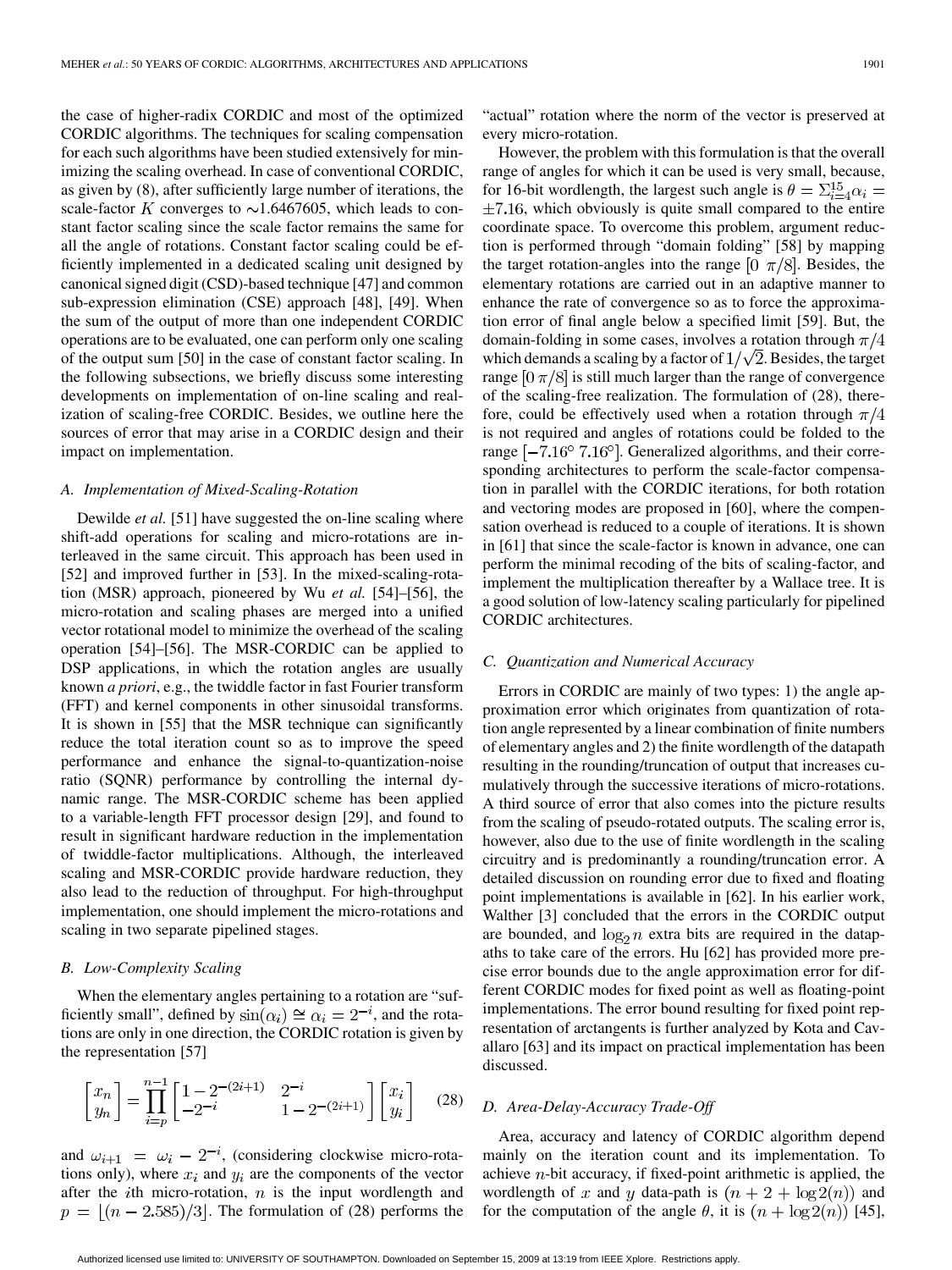| operation                                                          | configuration | initialization                                    | output                                                | post-processing and remarks                                                                      |
|--------------------------------------------------------------------|---------------|---------------------------------------------------|-------------------------------------------------------|--------------------------------------------------------------------------------------------------|
| $\cos \theta$ , $\sin \theta$ , $\tan \theta$                      | $CC-RM$       | $x_0 = 1$<br>$u_0 = 0$ and $\omega_0 = \theta$    | $x_n = \cos \theta$<br>$y_n = \sin \theta$            | $\tan \theta = (\sin \theta / \cos \theta)$                                                      |
| $\cosh \theta$ , $\sinh \theta$<br>$\tanh \theta$ , $\exp(\theta)$ | HC-RM         | $x_0=1$<br>$y_0 = 0$ and $\omega_0 = \theta$      | $x_n = \cosh \theta$<br>$y_n = \sinh \theta$          | $\tanh \theta = (\cosh \theta / \sinh \theta)$<br>$\exp(\theta) = (\cosh \theta + \sinh \theta)$ |
| $\ln(a), \sqrt{a}$                                                 | $HC-VM$       | $x_0 = a + 1$<br>$y_0 = a - 1$ and $\omega_0 = 0$ | $x_n = \sqrt{a}$<br>$\omega_n = \frac{1}{2} \ln(a)$   | $\ln(a)=2\omega_n$                                                                               |
| arctan(a)                                                          | CC-VM         | $x_0 = a$<br>$y_0 = 1$ and $\omega_0 = 0$         | $\omega_n = \arctan(a)$                               | no pre- or post-processing                                                                       |
| division $(b/a)$                                                   | LC VM         | $x_0=a$<br>$u_0 = b$ and $\omega_0 = 0$           | $\omega_n = b/a$                                      | no pre- or post-processing                                                                       |
| polar-to-rectangular                                               | CC-RM         | $x_0 = R$<br>$y_0 = 0$ and $\omega_0 = \theta$    | $x_n = R \cos \theta$<br>$y_n = R \sin \theta$        | no pre- or post-processing                                                                       |
| rectangular-to-polar<br>$\tan^{-1}(b/a)$ and $\sqrt{a^2 + b^2}$    | CC-VM         | $x_0=a$<br>$y_0 = b$ and $\omega_0 = 0$           | $x_n = \sqrt{a^2 + b^2}$<br>$\omega_n = \arctan(b/a)$ | no pre- or post-processing                                                                       |

TABLE IV COMPUTATIONS USING CORDIC ALGORITHM IN DIFFERENT CONFIGURATIONS

The computation of  $\tan \theta$  and  $\tanh \theta$  require one division operation, while  $\exp(\theta)$  and  $\ln(a)$  require one addition and one shift, respectively, for post-processing. The computation of  $\sqrt{a}$  and  $\ln(a)$  require one increment and one decrement for pre-processing as shown in column 3, for "initialization".

[63]. The hardware requirement therefore increases accordingly with the desired accuracy. Floating-point implementation naturally gives higher accuracy than its fixed-point counterpart, but at the cost of more complex hardware. To minimize the angle approximation error, the smallest elementary angle  $\alpha_{n-1}$  needs to be as small as possible [62]. This consequently demands more number of right-shifts and more hardware for the barrel-shifters and adders. Besides, to have better angle approximation, more number of iterations are required which increases the latency. The additional accuracy resulting from floating-point implementation or better angle approximation may not, however, be necessary in many applications. Thus, there is a need for trade-off between hardware-cost, latency and numerical accuracy subject to a particular application. Therefore, the designer has to check how much numerical accuracy is needed along with area and speed constraints for the particular application; and can accordingly decide on fixed or floating-point implementation and should set the wordlength and optimal number of iterations.

#### V. APPLICATIONS OF CORDIC

CORDIC technique is basically applied for rotation of a vector in circular, hyperbolic or linear coordinate systems, which in turn could also be used for generation of sinusoidal waveform, multiplication and division operations, and evaluation of angle of rotation, trigonometric functions, logarithms, exponentials and squareroot [6], [64], [65]. Table IV shows some elementary functions and operations that can be directly implemented by CORDIC. The table also indicates whether the coordinate system is circular (CC), linear (LC), or hyperbolic (HC), and whether the CORDIC operates in rotation mode (RM) or vectoring mode (VM), the initialization of the CORDIC and the necessary pre- or postprocessing step to perform the operation. The scale factors are, however, obviated in Table IV for simplicity of presentation. In this Section, we discuss how CORDIC is used for some basic matrix problems like QR decomposition and singular-value decomposition. Moreover, we make a brief presentation on the applications of CORDIC to signal and image processing, digital communication, robotics and 3-D graphics.

#### *A. Matrix Computation*

*1) QR Decomposition:* QR decomposition of a matrix can be performed through Givens rotation [66] that selectively introduces zeros into the matrix. Givens rotation is an orthogonal transformation of the form

$$
\begin{bmatrix} c & c \\ -s & c \end{bmatrix} \cdot \begin{bmatrix} a \\ b \end{bmatrix} = \begin{bmatrix} r \\ 0 \end{bmatrix}
$$
 (29)

where  $\theta = \tan^{-1}(b/a)$ ,  $c = \cos \theta$ ,  $s = \sin \theta$  and  $r = \sqrt{a^2 + b^2}$ . The QR decomposition requires two types of iterative operations to obtain an upper-triangular matrix using orthogonal transformations. Those are: (i) to calculate the Givens rotation angle, and (ii) to apply the calculated angle of rotation to the rest of the rows. Circular coordinate CORDIC is a good choice to implement both these Givens rotations, where the first operation is performed by a VM CORDIC and the second one is performed by an RM CORDIC. The CORDIC-based QR decomposition can be implemented in VLSI with suitable area-time trade-off using a systolic triangular array, a linear array or a single CORDIC processor that is reconfigurable for rotation and vectoring modes of operations. A detail explanation of these architectures are available in [64], [67].

*2) Singular Value Decomposition and Eigenvalue Estimation:* Singular value decomposition of a matrix  $M$  is given by  $M = U\Sigma V^T$ , where U and V are orthogonal matrices and  $\Sigma$  is a diagonal matrix of singular values. For CORDIC-based implementation of SVD, it is decomposed into  $2 \times 2$  SVD problems, and solved iteratively. To solve each  $2 \times 2$  SVD problem, two-sided Givens rotation is applied to each of the  $2 \times 2$  matrices to nullify the off-diagonal elements, as described in the following:

$$
\begin{bmatrix}\n\cos \theta_l & -\sin \theta_l \\
\sin \theta_l & \cos \theta_l\n\end{bmatrix}\n\mathbf{M}\n\begin{bmatrix}\n\cos \theta_r & -\sin \theta_r \\
\sin \theta_r & \cos \theta_r\n\end{bmatrix}\n=\n\begin{bmatrix}\n\psi_1 & 0 \\
0 & \psi_2\n\end{bmatrix}
$$
\n(30)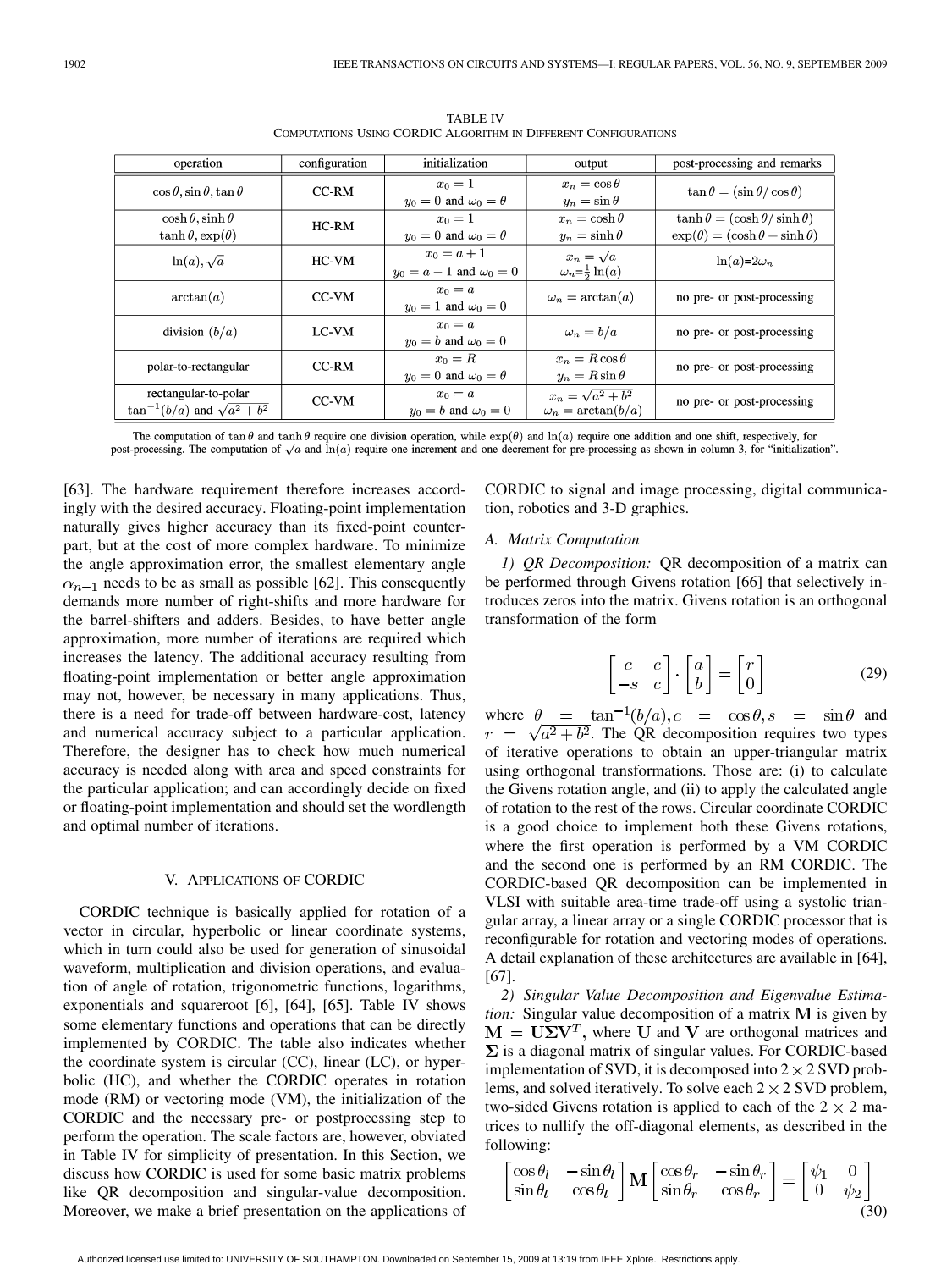where M is a 2  $\times$  2 input matrix to be decomposed; and  $\theta_l$  and  $\theta_r$  are, respectively, the left and right rotation angles, calculated from the elements of  $M$  using the following two relations:

$$
\theta_l + \theta_r = \arctan([c+b]/[d-a]) \quad \text{for } \mathbf{M} = \begin{bmatrix} a & b \\ c & d \end{bmatrix}
$$
  

$$
\theta_l - \theta_r = \arctan([c-b]/[d+a]) \quad \text{for } \mathbf{M} = \begin{bmatrix} a & b \\ c & d \end{bmatrix}
$$
 (31)

CORDIC-based architectures for SVD using this method were developed by Cavallaro and Luk [68]. A simplified design of array processor for the particular case ( $c = b$  i.e.,  $\theta_l = \theta_r$ ) was developed further by Delosme [69] for the symmetric Eigenvalue problem. In a relatively recent paper [70], Liu *et al.* have proposed an application-specific instruction set processor (ASIP) for the real-time implementation of QR decomposition and SVD where circular coordinate CORDIC is used for efficient implementation of both these functions.

#### *B. Signal Processing and Image Processing Applications*

CORDIC techniques have a wide range of DSP applications including fixed/adaptive filtering [8], and the computation of discrete sinusoidal transforms such as the DFT [50], [52], [71], [72], discrete Hartley transform (DHT) [53], [73], [74], discrete cosine transform (DCT) [75]–[78], discrete sine transform (DST) [76] $-[78]$  and chirp  $Z$ -transform (CZT) [79]. The DFT, DHT, and DCT [80] of an N-point input sequence  $\{x(l)\}$  for  $l = 0, 1, \ldots, N - 1$ , in general, are given by

$$
X(k) = \sum_{l=0}^{N-1} C(k, l) \cdot x(l), \quad \text{for } k = 0, 1, \dots, N-1 \quad (32)
$$

where the transform kernel matrix is defined as

$$
C(k,l) = \begin{cases} \cos(2\pi kl/N) - j\sin(2\pi kl/N), & \text{for DFT} \\ \cos(2\pi kl/N) + \sin(2\pi kl/N), & \text{for DHT} \\ \cos(\pi k(2l+1)/2N), & \text{for DCT.} \end{cases}
$$

The input sequence for the DFT is, in general, complex and the computation of (32) can be partitioned into blocks of form:  $[\text{Re}[x(l)] \cdot \cos(2\pi kl/N) \pm \text{Im}[x(l)] \cdot \sin(2\pi kl/N)],$ which is in the same form as the output of RM-CORDIC, for  $\theta = 2\pi kl/N$ . In case of DHT similarly the computation can also be transformed into a  $N/2$  computations of the form  $[x(l)\cdot \cos(2\pi kl/N) \pm [x(N-l)]\cdot \sin(2\pi kl/N)]$  to be implemented efficiently by RM-CORDIC units. These features of DFT and DHT are used to design parallel and pipelined architectures for the computation of these two transforms [50], [52], [53], [71]–[74]. It is shown that [76], [77] by simple input-output modification, one can transform the DCT and DST kernels into the DHT form to compute then by rotation mode CORDIC. Similarly in [79], CZT is represented by a DFT-like kernel by simple pre-processing and post-processing operations, and implemented through CORDIC rotations. The CORDIC technique has also been used in many image processing operations like spatial domain image enhancement for contrast stretching, logarithmic transformation and power-law transformation, image rotation, and Hough transform for line detection [81], [82]. CORDIC implementation of some of these applications are discussed in [83], [84]. Several other signal processing applications are discussed in detail in [64], which we do not intend to repeat here.





Fig. 9. A generic scheme to use RM CORDIC for digital modulation.  $I$  and Q are, respectively, the in-phase and quadrature signals to be modulated.  $x_n =$ Fig. 9. A generic scheme to use RM CORDIC for digital modulation. *I* and *Q* are, respectively, the in-phase and quadrature signals to be modulated.  $x_n = I \cdot \cos \theta - Q \cdot \sin \theta$ ,  $y_n = I \cdot \sin \theta + Q \cdot \cos \theta$  and  $\theta = [(\sum (f_c + f_m)) + \phi_m] \pi$ .

#### *C. Applications to Communication*

CORDIC algorithm can be used for efficient implementation of various functional modules in a digital communication system [85]. Most applications of CORDIC in communications use the circular coordinate system in one or both CORDIC operating modes. The RM-CORDIC is mainly used to generate mixed signals, while the VM-CORDIC is mainly used to estimate phase and frequency parameters. We briefly outline here some of the important communication applications.

*1) Direct Digital Synthesis:* Direct digital synthesis is the process of generating sinusoidal waveforms directly in the digital domain. A direct digital synthesizer (DDS) (as shown in Fig. 8) consists of a phase accumulator and a phase-to-waveform converter [86], [87]. The phase-generation circuit increments the phase according to  $[\sum f_c] \cdot \pi$ , where  $f_c$  is the normalized carrier frequency in every cycle and feeds the phase information to the phase-to-waveform converter. The phase-to-waveform converter could be realized by an RM-CORDIC [88], [89], as shown in Fig. 8. The cosine and sine waveforms are obtained, respectively, by the CORDIC outputs  $x_n$  and  $y_n$ .

*2) Analog and Digital Modulation:* A generic scheme to use CORDIC in RM for digital modulation is shown in Fig. 9, where the phase-generation unit of Fig. 8 is changed to generate the phase according to  $[(\sum (f_c + f_m)) + \phi_m] \cdot \pi$ , for  $f_c$  and  $f_m$  being the normalized carrier and the modulating frequencies, respectively, and  $\phi_M$  is the phase of modulating component. By suitable selection of the parameters  $f_c, f_m$  and  $\phi_m$  and the CORDIC inputs  $x_0$  and  $y_0$ , the generic scheme of Fig. 9 it could be used for digital realization of analog amplitude modulation (AM), phase modulation (PM), and frequency modulation (FM), as well as the digital modulations, e.g., amplitude shift keying (ASK), phase-shift keying (PSK), and frequency-shift keying (FSK) modulators. It could also be used for the up/down converters for quadrature-amplitude modulators (QAM) and full mixers for complex signals or phase and frequency corrector circuits for synchronization [85].

*3) Other Communication Applications:* By operating the CORDIC in vectoring mode, one can compute the magnitude and the angle of an input vector. The magnitude computation can be used for envelope-detection in an AM receiver or to detect FSK signal if it is placed after mark or space filters [90]. The angle computation in VM CORDIC, on the other hand, can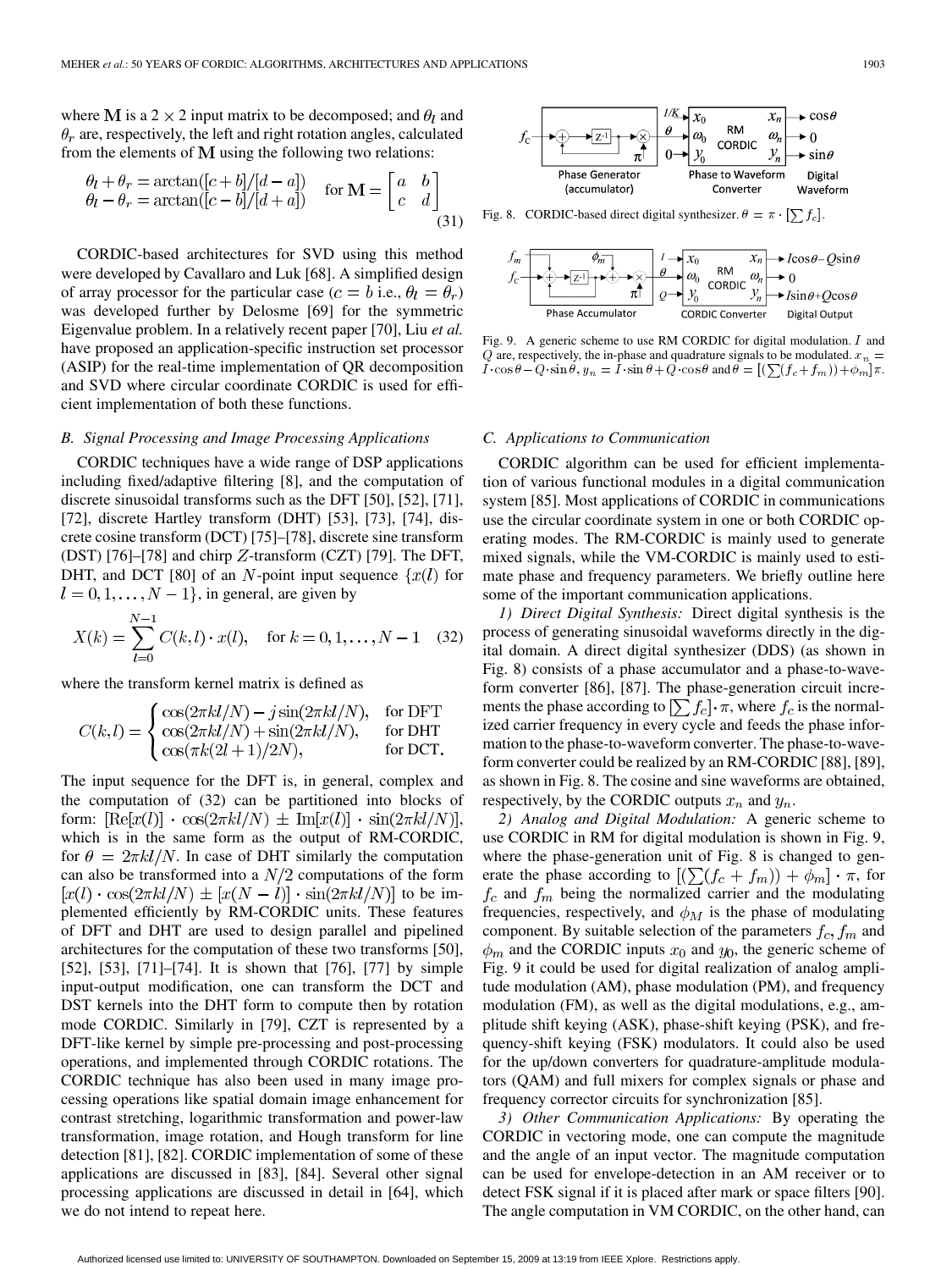be used to detect FM and FSK signals and to estimate phase and frequency parameters [91]. A single VM-CORDIC can be used to perform these computations for the implementation of a slicer for a high-order constellation like the 32-APSK used in DVB-S2.

CORDIC circuits operating in both modes are also required in digital receivers for the synchronization stage to perform a phase or frequency estimation followed by a correction stage. This can be done by using two different CORDIC units, to meet the high speed requirement in Costas loop for phase recovery in a QAM modulation [92], [93]. On the other hand the burstbased communication system that needs a preamble for synchronization purposes, e.g., in case of IEEE 802.11a WLAN-OFDM receivers, can use a single CORDIC unit configurable for both operating modes since the estimation and correction are not performed simultaneously [94], [95]. Apart from these, the CORDIC-based QR decomposition has been used in multiinput-multi-output (MIMO) systems to implement V-BLAST detectors [96]–[98], and to implement a recursive-least-square (RLS) adaptive antenna beamformer [67], [99], [100].

## *D. Applications of CORDIC to Robotics and Graphics*

Two of the key problems where CORDIC provides area and power-efficient solutions are: 1) direct kinematics and 2) inverse kinematics of serial robot manipulators. How CORDIC is applied in these applications is discussed below.

*1) Direct Kinematics Solution (DKS) for Serial Robot Manipulators:* A robot manipulator consists of a sequence of links, connected typically by either revolute or prismatic joints. For an  $N$ -degrees-of-freedom manipulator, there are  $N$  joint-link pairs with link 0 being the supporting base and the last link is attached with a tool. The joints and links are numbered outwardly from the base. The coordinates of the points on the  $i$ th link represented by  $(x_i, y_i, z_i)$  change successively for  $i \in \{0, 1, \ldots, N-\}$ 1} due to successive rotations and translations of the links. The translation operations are realized by simple additions of coordinate values while the new coordinates of any point due to rotation are computed by RM-CORDIC circuits.

*2) Inverse Kinematics for Robot Manipulators:* The inverse kinematics problem involves determination of joint variables for a desired position and orientation for the tool. The CORDIC approach is valuable to find the inverse kinematic solution when a closed form solution is possible (when, in particular, the desired tool tip position is within the robot's work envelope and when joint angle limits are not violated). The authors in [101] present a maximum pipelined CORDIC-based architecture for efficient computation of the inverse kinematics solution. It is also shown [101], [102] that up to 25 CORDIC processors are required for the computation of the entire inverse kinematics solution for a six-link PUMA-type robotic arm. Apart from implementation of rotation operations, CORDIC is used in the evaluation of trigonometric functions and square root expressions involved in the inverse kinematics problems [103].

*3) CORDIC for Other Robotics Applications:* CORDIC has also been applied to robot control [104], [105], where CORDIC circuits serve as the functional units of a programmable CPU co-processor. Another application of CORDIC is for kinematics of redundant manipulators [106]. It is shown in [106] that the case of inverse kinematics can be implemented efficiently in

parallel by computing pseudo-inverse through singular value decomposition. Collision detection is another area where CORDIC has been applied to robotics [107]. A CORDIC-based highly parallel solution for collision detection between a robot manipulator and multiple obstacles in the workspace is suggested in [107]. The collision detection problem is formulated as one that involves a number of coordinate transformations. CORDIC-based processing elements are used to efficiently perform the coordinate transformations by shift-add operations.

*4) CORDIC for 3-D Graphics:* The processing in graphics such as 3-D vector rotation, lighting and vector interpolation are computation-intensive and are geometric in nature. CORDIC architecture is therefore a natural candidate for cost-effective implementation of these geometric computations in graphics. A systematic formulation to represent 3D computer graphics operations in terms of CORDIC-type primitives is provided in [108]. An efficient stream processor based on CORDIC-type modules to implement the graphic operations is also suggested in [108]. 3-D vector interpolation is also an important function in graphics which is required for good-quality shading [109] for graphic rendering. It is shown that the variable-precision capability of CORDIC engine could be utilized to realize a poweraware implementation of the 3-D vector interpolator [110].

#### VI. CONCLUSION

The beauty of CORDIC is its potential for unified solution for a large set of computational tasks involving the evaluation of trigonometric and transcendental functions, calculation of multiplication, division, square-root and logarithm, solution of linear systems, QR-decomposition, and SVD, etc. Moreover, CORDIC is implemented by a simple hardware through repeated shift-add operations. These features of CORDIC has made it an attractive choice for a wide variety of applications. In the last fifty years, several algorithms and architectures have been developed to speed up the CORDIC by reducing its iteration counts and through its pipelined implementation. Moreover, its applications in several diverse areas including signal processing, image processing, communication, robotics and graphics apart from general scientific and technical computations have been explored. Latency of computation, however, continues to be the major drawback of the CORDIC algorithm, since we do not have efficient algorithms for its parallel implementation. But, CORDIC on the other hand is inherently suitable for pipelined designs, due to its iterative behavior, and small cycle time compared with the conventional arithmetic. For high-throughput applications, efficient pipelined-architectures with multiple-CORDIC units could be developed to take the advantage of pipelineability of CORDIC, because the digital hardware is getting cheaper along with the progressive device-scaling. Research on fast implementation of shift-accumulation operation, exploration of new number systems for CORDIC, optimization of CORDIC for constant rotation have scope for further reduction of its latency. Another way to use CORDIC efficiently, is to transform the computational algorithm into independent segments, and to implement the individual segments by different CORDIC processors. With enhancement of its throughput and reduction of latency, it is expected that CORDIC would be useful for many high-speed and real-time applications. The area-delay-accuracy trade-off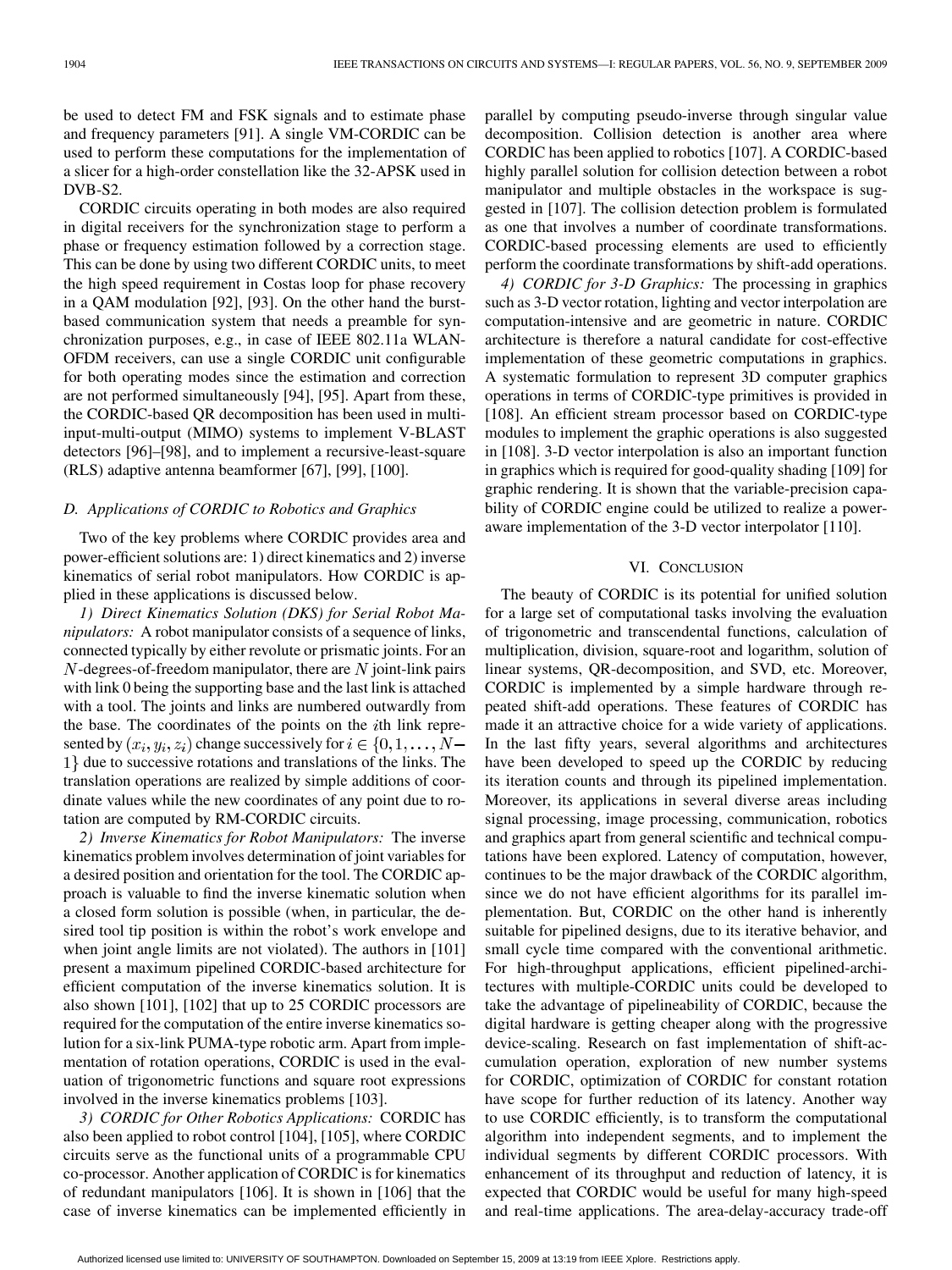for different advanced algorithms may be investigated in detail and compared with in future work.

#### **REFERENCES**

- [1] J. E. Volder, "The CORDIC trigonometric computing technique," *IRE Trans. Electron. Computers*, vol. EC-8, pp. 330–334, Sept. 1959.
- [2] J. E. Volder, "The birth of CORDIC," *J. VLSI Signal Process.*, vol. 25, pp. 101–105, 2000.
- [3] J. S. Walther, "A unified algorithm for elementary functions," in *Proc. 38th Spring Joint Computer Conf.*, Atlantic City, NJ, 1971, pp. 379–385.
- [4] J. S. Walther, "The story of unified CORDIC," *J. VLSI Signal Process.*, vol. 25, no. 2, pp. 107–112, June 2000.
- [5] D. S. Cochran, "Algorithms and accuracy in the HP-35," *Hewlett-Packard J.*, pp. 1–11, Jun. 1972.
- [6] J.-M. Muller*, Elementary Functions: Algorithms and Implementation*. Boston, MA: Birkhauser Boston, 2006.
- [7] S.-F. Hsiao and J.-M. Delosme, "Householder CORDIC algorithms," *IEEE Trans. Computers*, vol. 44, no. 8, pp. 990–1001, Aug. 1995.
- [8] E. Antelo, J. Villalba, and E. L. Zapata, "A low-latency pipelined 2D and 3D CORDIC processors," *IEEE Trans. Computers*, vol. 57, no. 3, pp. 404–417, Mar. 2008.
- [9] D. Timmermann, H. Hahn, and B. J. Hosticka, "Low latency time CORDIC algorithms," *IEEE Trans. Computers*, vol. 41, no. 8, pp. 1010–1015, Aug. 1992.
- [10] S. Wang, V. Piuri, and J. E. E. Swartzlander, "Hybrid CORDIC algorithms," *IEEE Trans. Computers*, vol. 46, no. 11, pp. 1202–1207, Nov. 1997.
- [11] S. Wang and E. E. Swartzlander, Jr., "Merged CORDIC algorithm," in *IEEE Int. Symp. on Circuits Syst. (ISCAS'95)*, 1995, vol. 3, pp. 1988–1991.
- [12] B. Gisuthan and T. Srikanthan, "Pipelining flat CORDIC based trigonometric function generators," *Microelectron. J.*, vol. 33, pp. 77–89, 2002.
- [13] S. Suchitra, S. Sukthankar, T. Srikanthan, and C. T. Clarke, "Elimination of sign precomputation in flat CORDIC," in *IEEE Int. Symp. on Circuits Syst., ISCAS'05*, May 2005, vol. 4, pp. 3319–3322.
- [14] E. Deprettere, P. Dewilde, and R. Udo, "Pipelined CORDIC architectures for fast VLSI filtering and array processing," in *IEEE Int. Conf. on Acoust., Speech, Signal Process., ICASSP'84*, Mar. 1984, vol. 9, pp. 250–253.
- [15] H. Kunemund, S. Soldner, S. Wohlleben, and T. Noll, "CORDIC processor with carry save architecture," in *Proc. ESSCIRC 90*, Sept. 1990, pp. 193–196.
- [16] E. Antelo, J. Villalba, J. D. Bruguera, and E. L. Zapatai, "High performance rotation architectures based on the radix-4 CORDIC algorithm," *IEEE Trans. Computers*, vol. 46, no. 8, pp. 855–870, Aug. 1997.
- [17] P. R. Rao and I. Chakrabarti, "High-performance compensation technique for the radix-4 CORDIC algorithm," *Proc. IEE Comput. and Digital Techn.*, vol. 149, no. 5, pp. 219–228, Sep. 2002.
- [18] E. Antelo, T. Lang, and J. D. Bruguera, "Very-high radix circular CORDIC: Vectoring and unified rotation/vectoring," *IEEE Trans. Computers*, vol. 49, no. 7, pp. 727–739, July 2000.
- [19] Y. H. Hu and S. Naganathan, "An angle recoding method for CORDIC algorithm implementation," *IEEE Trans. Comput.*, vol. 42, no. 1, pp. 99–102, Jan. 1993.
- [20] Y. H. Hu and H. H. M. Chern, "A novel implementation of CORDIC algorithm using backward angle recoding (BAR)," *IEEE Trans. Comput.*, vol. 45, no. 12, pp. 1370–1378, Dec. 1996.
- [21] C.-S. Wu, A.-Y. Wu, and C.-H. Lin, "A high-performance/low-latency vector rotational CORDIC architecture based on extended elementary angle set and trellis-based searching schemes," *IEEE Trans. Circuits Syst. II: Anal. Digital Signal Process.*, vol. 50, no. 9, pp. 589–601, Sep. 2003.
- [22] T. K. Rodrigues and E. E. Swartzlander, "Adaptive CORDIC: Using parallel angle recoding to accelerate CORDIC rotations," in *40th Asilomar Conf. on Signals, Syst. and Computers, ACSSC'06*, Oct.–Nov. 2006, pp. 323–327.
- [23] M. Kuhlmann and K. K. Parhi, "P-CORDIC: A precomputation based rotation CORDIC algorithm," *EURASIP J. Appl. Signal Process.*, vol. 2002, no. 9, pp. 936–943, 2002.
- [24] D. Fu and A. N. Willson, Jr., "A high-speed processor for digital sine/ cosine generation and angle rotation," in *Conf. Rec. 32nd Asilomar Conf. on Signals, Syst. & Computers*, Nov. 1998, vol. 1, pp. 177–181.
- [25] C.-Y. Chen and W.-C. Liu, "Architecture for CORDIC algorithm realization without ROM lookup tables," in *Proc. 2003 Int. Symp. on Circuits Syst., ISCAS'03*, May 2003, vol. 4, pp. 544–547.
- [26] D. Fu and A. N. Willson, Jr., "A two-stage angle-rotation architecture and its error analysis for efficient digital mixer implementation," *IEEE Trans.Circuits Syst. I: Reg. Papers*, vol. 53, no. 3, pp. 604–614, Mar. 2006.
- [27] S. Ravichandran and V. Asari, "Implementation of unidirectional CORDIC algorithm using precomputed rotation bits," in *45th Midwest Symp. on Circuits Syst., 2002. MWSCAS 2002*, Aug. 2002, vol. 3, pp. 453–456.
- [28] C.-Y. Chen and C.-Y. Lin, "High-resolution architecture for CORDIC algorithm realization," in *Proc. Int. Conf. on Commun., Circuits Syst., ICCCS'06*, June 2006, vol. 1, pp. 579–582.
- [29] D. D. Hwang, D. Fu, and A. N. Willson, Jr., "A 400-MHz processor for the conversion of rectangular to polar coordinates in 0.25- $/mu$ -m CMOS," *IEEE J. Solid-State Circuits*, vol. 38, no. 10, pp. 1771–1775, Oct. 2003.
- [30] S.-W. Lee, K.-S. Kwon, and I.-C. Park, "Pipelined cartesian-to-polar coordinate conversion based on SRT division," *IEEE Trans. Circuits Syst. II: Express Briefs*, vol. 54, no. 8, pp. 680–684, Aug. 2007.
- [31] S.-F. Hsiao, Y.-H. Hu, and T.-B. Juang, "A memory-efficient and high-speed sine/cosine generator based on parallel CORDIC rotations," *IEEE Signal Process. Lett.*, vol. 11, no. 2, 2004.
- [32] T.-B. Juang, S.-F. Hsiao, and M.-Y. Tsai, "Para-CORDIC: Parallel CORDIC rotation algorithm," *IEEE Trans. Circuits Syst. I: Regular Papers*, vol. 51, no. 8, 2004.
- [33] T.-B. Juang, "Area/delay efficient recoding methods for parallel CORDIC rotations," in *IEEE Asia Pacific Conf. on Circuits Syst., APCCAS'06*, Dec. 2006, pp. 1539–1542.
- [34] M. D. Ercegovac and T. Lang, "Redundant and on-line CORDIC: Application to matrix triangularization and SVD," *IEEE Trans. Computers*, vol. 39, no. 6, pp. 725–740, June 1990.
- [35] N. Takagi, T. Asada, and S. Yajima, "Redundant CORDIC methods with a constant scale factor for sine and cosine computation," *IEEE Trans. Computers*, vol. 40, no. 9, pp. 989–995, Sept. 1991.
- [36] J. Duprat and J.-M. Muller, "The CORDIC algorithm: New results for fast VLSI implementation," *IEEE Trans. Computers*, vol. 42, no. 2, pp. 168–178, Feb. 1993.
- [37] J.-A. Lee and T. Lang, "Constant-factor redundant CORDIC for angle calculation and rotation," *IEEE Trans. Computers*, vol. 41, no. 8, pp. 1016–1025, Aug. 1992.
- [38] N. D. Hemkumar and J. R. Cavallaro, "Redundant and on-line CORDIC for unitary transformations," *IEEE Trans. Computers*, vol. 43, no. 8, pp. 941–954, Aug. 1994.
- [39] J. Valls, M. Kuhlmann, and K. K. Parhi, "Evaluation of CORDIC algorithms for FPGA design," *J. VLSI Signal Process. Syst.*, vol. 32, no. 3, pp. 207–222, Nov. 2002.
- [40] D. E. Metafas and C. E. Goutis, "A floating point pipeline CORDIC processor with extended operation set," in *IEEE Int. Symp. on Circuits Syst., ISCAS'91*, June 1991, vol. 5, pp. 3066–3069.
- [41] Z. Feng and P. Kornerup, "High speed DCT/IDCT using a pipelined CORDIC algorithm," in *12th Symp. on Computer Arithmetic*, July 1995, pp. 180–187.
- [42] M. Jun, K. K. Parhi, G. J. Hekstra, and E. F. Deprettere, "Efficient implementations of pipelined CORDIC based IIR digital filters using fast orthonormal  $\mu$ -rotations," *IEEE Trans. Signal Process.*, vol. 48, no. 9, 2000.
- [43] M. Chakraborty, A. S. Dhar, and M. H. Lee, "A trigonometric formulation of the LMS algorithm for realization on pipelined CORDIC, *IEEE Trans. Circuits Syst. II, Express Briefs*, vol. 52, no. 9, 2005.
- [44] E. I. Garcia, R. Cumplido, and M. Arias, "Pipelined CORDIC design on FPGA for a digital sine and cosine waves generator," in *Int. Conf. on Electr. Electron. Eng., ICEEE'06*, Sept. 2006, pp. 1–4.
- [45] H. Dawid and H. Meyr, "The differential CORDIC algorithm: Constant scale factor redundant implementation without correcting iterations," *IEEE Trans. Computers*, vol. 45, no. 3, pp. 307–318, Mar. 1996.
- [46] C. Y. Kang and E. E. Swartzlander, Jr., "Digit-pipelined direct digital frequency synthesis based on differential CORDIC," *IEEE Trans. Circuits Syst. I, Reg. Papers*, vol. 53, no. 5, pp. 1035–1044, May 2006.
- [47] R. I. Hartley, "Subexpression sharing in filters using canonic signed digit multipliers," *IEEE Trans. Circuits Syst. II: Analog Digital Signal Process.*, vol. 43, no. 10, pp. 677–688, Oct. 1996.
- [48] O. Gustafsson, A. G. Dempster, K. Johansson, M. D. Macleod, and L. Wanhammar, "Simplified design of constant coefficient multipliers," *J. Circuits, Syst., Signal Process.*, vol. 25, no. 2, pp. 225–251, Apr. 2006.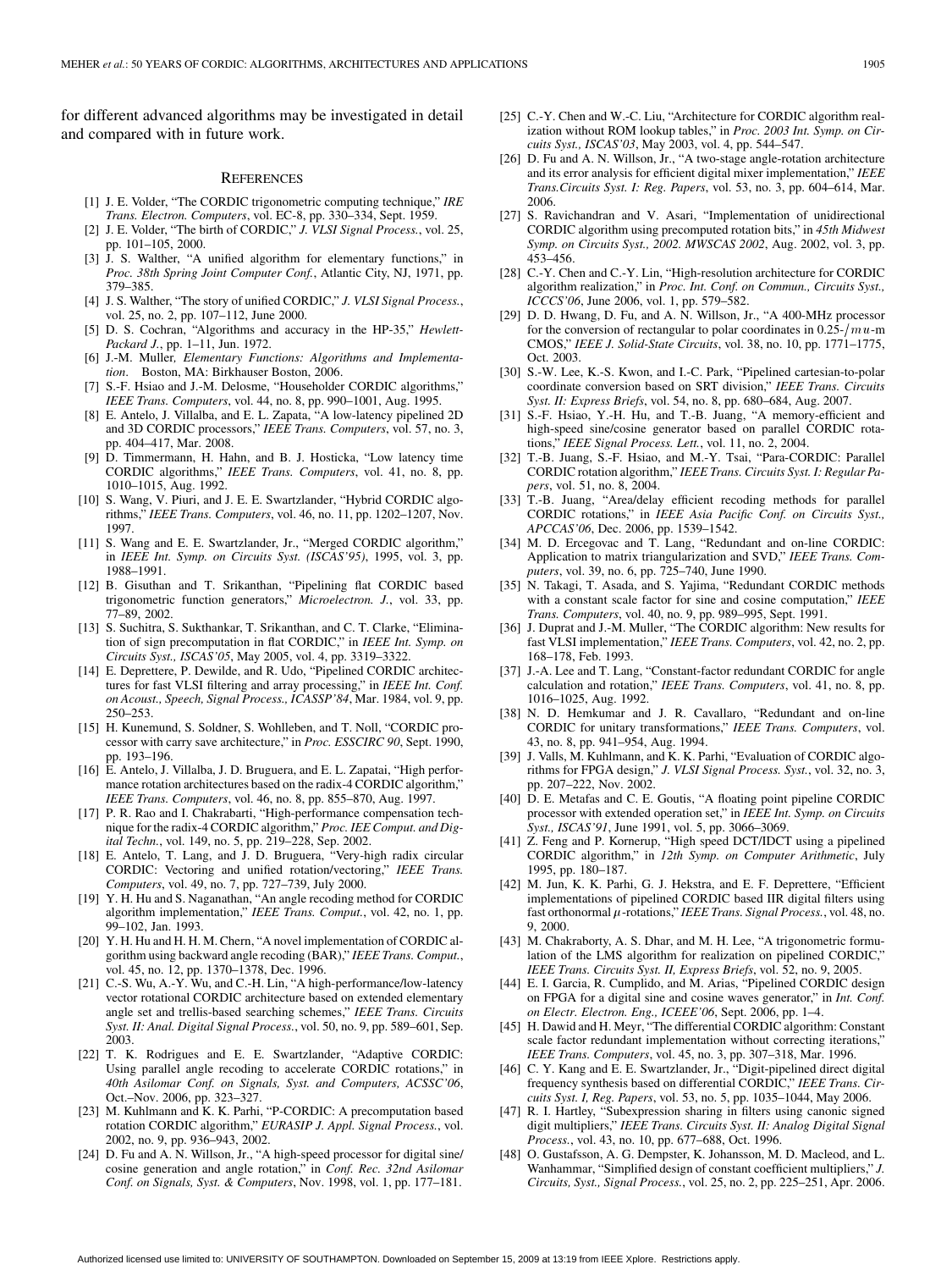- [49] G. Gilbert, D. Al-Khalili, and C. Rozon, "Optimized distributed processing of scaling factor in CORDIC," in *3rd Int. IEEE-NEWCAS Conf.*, June 2005, pp. 35–38.
- [50] A. M. Despain, "Fourier transform computers using CORDIC iterations," *IEEE Trans. Computers*, vol. 23, no. C-10, pp. 993–1001, Oct. 1974.
- [51] P. Dewilde, E. F. Deprettere, and R. Nouta, "Parallel and pipelined VLSI implementation of signal processing algorithms," in *VLSI and Modern Signal Processing*, S. Y. Kung, H. J. Whitehouse, and T. Kailath, Eds. Englewood Cliffs, NJ: Prentice-Hall, 1995.
- [52] K. J. Jones, "High-throughput, reduced hardware systolic solution to prime factor discrete Fourier transform algorithm," *Proc.IEE Computers and Digital Techn.*, vol. 137, no. 3, pp. 191–196, May 1990.
- [53] P. K. Meher, J. K. Satapathy, and G. Panda, "Efficient systolic solution for a new prime factor discrete Hartley transform algorithm," *Proc. IEE Circuits, Devices & Syst.*, vol. 140, no. 2, pp. 135–139, Apr. 1993.
- [54] Z.-X. Lin and A.-Y. Wu, "Mixed-scaling-rotation CORDIC (MSR-CORDIC) algorithm and architecture for scaling-free high-performance rotational operations," in *IEEE Int. Conf. on Acoust., Speech, Signal Process., ICASSP'03*, Apr. 2003, vol. 2, pp. 653–656.
- [55] C.-H. Lin and A.-Y. Wu, "Mixed-scaling-rotation CORDIC (MSR-CORDIC) algorithm and architecture for high-performance vector rotational DSP applications," *IEEE Trans. Circuits Syst. I, Reg. Papers*, vol. 52, no. 11, pp. 2385–2396, Nov. 2005.
- [56] C.-L. Yu, T.-H. Yu, and A.-Y. Wu, "On the fixed-point properties of mixed-scaling-rotation CORDIC algorithm," in *IEEE Workshop on Signal Process. Syst.*, Oct. 2007, pp. 430–435.
- [57] A. S. Dhar and S. Banerjee, "An array architecture for fast computation of discrete hartley transform," *IEEE Trans. Circuits Syst.*, vol. 38, no. 9, pp. 1095–1098, Sep. 1991.
- [58] K. Maharatna, A. Troya, S. Banerjee, and E. Grass, "New virtually scaling free adaptive CORDIC rotator," *Proc. IEE Computers and Digital Techn.*, vol. 151, no. 6, pp. 448–456, Nov. 2004.
- [59] K. Maharatna, S. Banerjee, E. Grass, M. Krstic, and A. Troya, "Modified virtually scaling free adaptive CORDIC rotator algorithm and architecture," *IEEE Trans. Circuits Syst. Video Technol.*, vol. 15, no. 11, pp. 1463–1474, Nov. 2005.
- [60] J. Villalba, T. Lang, and E. Zapata, "Parallel compensation of scale factor for the CORDIC algorithm," *J. VLSI Signal Process.*, vol. 19, no. 3, pp. 227–241, Aug. 1998.
- [61] D. Timmermann, H. Hahn, B. J. Hosticka, and B. Rix, "A new addition scheme and fast scaling factor compensation methods for CORDIC algorithms," *Integration, the VLSI J.*, vol. 11, no. 1, pp. 85–100, Mar. 1991.
- [62] Y. H. Hu, "The quantization effects of the CORDIC algorithm," *IEEE Trans. Signal Process.*, vol. 40, no. 4, pp. 834–844, Apr. 1992.
- [63] K. Kota and J. R. Cavallaro, "Numerical accuracy and hardware tradeoffs for CORDIC arithmetic for special-purpose processors," *IEEE Trans. Computers*, vol. 42, no. 7, pp. 769–779, July 1993.
- [64] Y. H. Hu, "CORDIC-based VLSI architectures for digital signal processing," *IEEE Signal Process. Mag.*, vol. 9, no. 3, pp. 16–35, July 1992.
- [65] F. Angarita, A. Perez-Pascual, T. Sansaloni, and J. Vails, "Efficient FPGA implementation of cordic algorithm for circular and linear coordinates," in *Int. Conf. on Field Programmable Logic and Appl.*, Aug. 2005, pp. 535–538.
- [66] G. H. Golub and C. F. Van Loan*, Matrix Computations*, 3rd ed. Baltimore, MD: Johns Hopkins Univ. Press, 1996.
- [67] G. Lightbody, R. Woods, and R. Walke, "Design of a parameterizable silicon intellectual property core for QR-based RLS filtering," *IEEE Trans. Very Large Scale Integr. (VLSI) Syst.*, vol. 11, no. 4, pp. 659–678, Aug. 2003.
- [68] J. R. Cavallaro and F. T. Luk, "CORDIC arithmetic for a SVD processor," *J. Parallel and Distributed Computing*, vol. 5, pp. 271–290, 1988.
- [69] J. M. Delosme, "A processor for two-dimensional symmetric eigenvalue and singular value arrays," in *IEEE 21th Asilomar Conf. on Circuits, Syst., and Computers*, Nov. 1987, pp. 217–221.
- [70] Z. Liu, K. Dickson, and J. V. McCanny, "Application-specific instruction set processor for SoC implementation of modern signal processing algorithms," *IEEE Trans. Circuits Syst. I, Reg. Papers*, vol. 52, no. 4, pp. 755–765, Apr. 2005.
- [71] K. J. Jones, "2D systolic solution to discrete Fourier transform," *Proc. IEE Computers and Digital Techn.*, vol. 136, no. 3, pp. 211–216, May 1989.
- [72] T.-Y. Sung, "Memory-efficient and high-speed split-radix FFT/IFFT processor based on pipelined CORDIC rotations," *Proc. IEE Vision, Image Signal Process.*, vol. 153, no. 4, pp. 405–410, Aug. 2006.
- [73] L.-W. Chang and S.-W. Lee, "Systolic arrays for the discrete Hartley transform," *IEEE Trans. Signal Process.*, vol. 39, no. 11, pp. 2411–2418, Nov. 1991.
- [74] P. K. Meher and G. Panda, "Novel recursive algorithm and highly compact semisystolic architecture for high throughput computation of 2-D DHT," *Electron. Lett.*, vol. 29, no. 10, pp. 883–885, May 1993.
- [75] W.-H. Chen, C. H. Smith, and S. C. Fralick, "A fast computational algorithm for the discrete cosine transform," *IEEE Trans. Commun.*, vol. 25, no. 9, pp. 1004–1009, Sep. 1977.
- [76] B. Das and S. Banerjee, "Unified CORDIC-based chip to realise DFT/ DHT/DCT/DST," *Proc. IEE Computers and Digital Techniques*, vol. 149, no. 4, pp. 121–127, July 2002.
- [77] J.-H. Hsiao, L.-G. Ghen, T.-D. Chiueh, and C.-T. Chen, "High throughput CORDIC-based systolic array design for the discrete cosine transform," *IEEE Trans. Circuits Syst. Video Technol.*, vol. 5, no. 3, pp. 218–225, June 1995.
- [78] D. C. Kar and V. V. B. Rao, "A CORDIC-based unified systolic architecture for sliding window applications of discrete transforms," *IEEE Trans. Signal Process.*, vol. 44, no. 2, pp. 441–444, Feb. 1996.
- [79] Y. H. Hu and S. Naganathan, "A novel implementation of chirp Z-transform using a CORDIC processor," *IEEE Trans. Acoust., Speech, Signal Process.*, vol. 38, no. 2, pp. 352–354, Feb. 1990.
- [80] J. G. Proakis and D. G. Manolakis*, Digital Signal Processing: Principles, Algorithms and Applications*. Upper Saddle River, NJ: Prentice-Hall, 1996.
- [81] R. C. Gonzalez*, Digital Image Processing*, 3rd ed. Upper Saddle River, N.J.: Prentice Hall, 2008.
- [82] N. Guil, J. Villalba, and E. L. Zapata, "A fast Hough transform for segment detection," *IEEE Trans. Image Process.*, vol. 4, no. 11, pp. 1541–1548, Nov. 1995.
- [83] S. M. Bhandakar and H. Yu, "VLSI implementation of real-time image rotation," in *Int. Conf. on Image Process.*, Sept. 1996, vol. 2, pp. 1015–1018.
- [84] S. Sathyanarayana, S. R. Kumar, and S. Thambipillai, "Unified CORDIC based processor for image processing," in *15th Int. Conf. on Digital Signal Process.*, July 2007, pp. 343–346.
- [85] J. Valls, T. Sansaloni, A. Perez-Pascual, V. Torres, and V. Almenar, "The use of CORDIC in software defined radios: A tutorial," *IEEE Commun. Mag.*, vol. 44, no. 9, 2006.
- [86] L. Cordesses, "Direct digital synthesis: A tool for periodic wave generation (part 1)," *IEEE Signal Process. Mag.*, vol. 21, no. 4, 2004.
- [87] J. Vankka*, Digital Synthesizers and Transmitters for Software Radio*. Dordrecht, Netherlands: Springer, 2005.
- [88] J. Vankka, "Methods of mapping from phase to sine amplitude in direct digital synthesis," in *50th IEEE International Frequency Control Symposium*, Jun. 1996, pp. 942–950.
- [89] F. Cardells-Tormo and J. Valls-Coquillat, "Optimisation of direct digital frequency synthesisers based on CORDIC," *Electron. Lett.*, vol. 37, no. 21, 2001.
- [90] M. E. Frerking*, Digital Signal Processing in Communication Systems*. New York: Van Nostrand Reinhold, 1994.
- [91] H. Meyr, M. Moeneclaey, and S. A. Fechtel*, Digital Communication Receivers: Synchronization, Channel Estimation, and Signal Processing*. New York: Wiley, 1998.
- [92] F. Cardells, J. Valls, V. Almenar, and V. Torres, "Efficient FPGA-based QPSK demodulation loops: Application to the DVB standard," *Lectures Notes on Computer Sci.*, vol. 2438, pp. 102–111, 2002.
- [93] C. Dick, F. Harris, and M. Rice, "FPGA implementation of carrier synchronization for QAM receivers," *J. VLSI Signal Process.*, vol. 36, pp. 57–71, 2004.
- [94] M. J. Canet, F. Vicedo, V. Almenar, and J. Valls, "FPGA implementation of an IF transceiver for OFDM-based WLAN," in *IEEE Workshop on Signal Process. Syst., SIPS'04*, 2004, pp. 227–232.
- [95] A. Troya, K. Maharatna, M. Krstic, E. Grass, U. Jagdhold, and R. Kraemer, "Low-power VLSI implementation of the inner receiver for OFDM-based WLAN systems," *IEEE Trans. Circuits Syst. I, Reg. Papers*, vol. 55, no. 2, pp. 672–686, Mar. 2008.
- [96] Z. Guo and P. Nilsson, "A VLSI architecture of the square root algorithm for V-BLAST detection," *J. VLSI Signal Process. Syst.*, vol. 44, no. 3, pp. 219–230, Sept. 2006.
- [97] Z. Khan, T. Arslan, J. S. Thompson, and A. T. Erdogan, "Analysis and implementation of multiple-input, multiple-output VBLAST receiver from area and power efficiency perspective," *IEEE Trans. Very Large Scale Integr. (VLSI) Syst.*, vol. 14, no. 11, pp. 1281–1286, Nov. 2006.
- [98] F. Sobhanmanesh and S. Nooshabadi, "Parametric minimum hardware QR-factoriser architecture for V-BLAST detection," *Proc. IEE Circuits, Devices and Syst.*, vol. 153, no. 5, pp. 433–441, Oct. 2006.